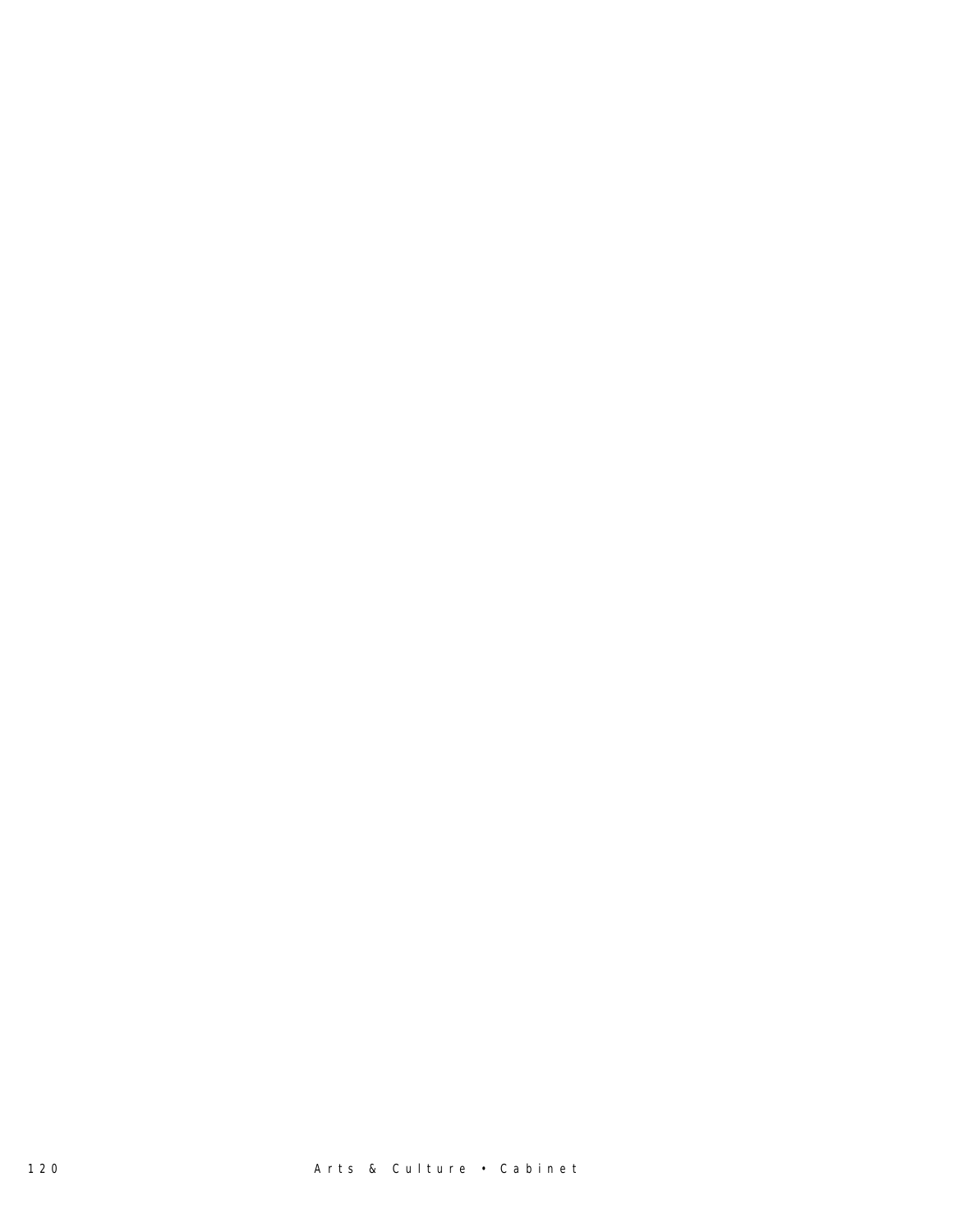### Arts & Culture

### *Cabinet Mission*

The mission of the Arts & Culture Cabinet is to foster the growth and well-being of the cultural community and promote participation in the arts. Recognizing the importance of creativity across all policy areas, the cabinet seeks to promote access to arts and culture to all the City's residents, and to make Boston a municipal arts leader.

| <b>Operating Budget</b>            | Program Name                                          | <b>Total Actual '12</b> | Total Actual '13     | Total Approp '14       | <b>Total Budget '15</b> |
|------------------------------------|-------------------------------------------------------|-------------------------|----------------------|------------------------|-------------------------|
|                                    | Office of Arts & Culture<br><b>Library Department</b> | 0<br>30,152,015         | 0<br>31,069,332      | $\Omega$<br>32,872,934 | 1.063.837<br>33,416,126 |
|                                    | <b>Total</b>                                          | 30,152,015              | 31,069,332           | 32,872,934             | 34,479,963              |
| <b>Capital Budget Expenditures</b> |                                                       | Actual '12              | Actual '13           | <b>Estimated '14</b>   | Projected '15           |
|                                    | Library Department                                    | 2,764,203               | 11,007,570           | 17,284,414             | 38,810,932              |
|                                    | <b>Total</b>                                          | 2,764,203               | 11,007,570           | 17,284,414             | 38,810,932              |
| <b>External Funds Expenditures</b> |                                                       | <b>Total Actual '12</b> | Total Actual '13     | Total Approp '14       | <b>Total Budget '15</b> |
|                                    | <b>Library Department</b><br>Office of Arts & Culture | 7,284,248<br>133,518    | 7.805.744<br>125,645 | 7.910.314<br>133,320   | 8,273,317<br>252,020    |
|                                    | Total                                                 | 7,417,766               | 7,931,389            | 8,043,634              | 8,525,337               |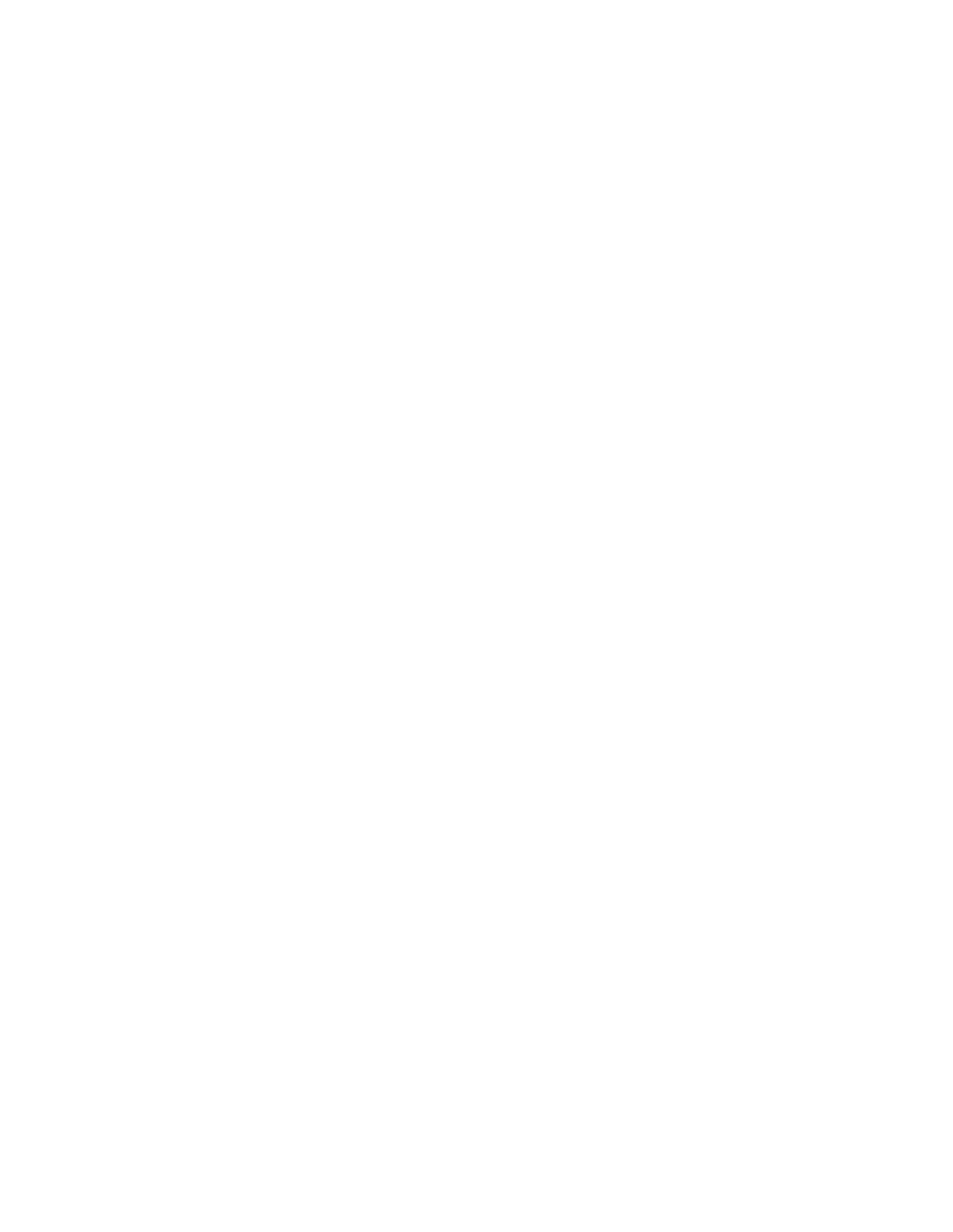## Office of Arts & Culture Operating Budget

*Vacant, Director , Appropriation 414* 

### *Department Mission*

The mission of the Office of Arts & Culture is to foster the growth of the cultural community and promote participation in the arts.

### *Selected Performance Strategies*

*Arts & Culture* 

- To distribute funds allocated by the MA Cultural Council to support the arts.
- To increase the exposure of local artists through events and exhibitions.
- To increase the number of public art installations in conjunction with the Boston Public Art Commission and others.
- To increase youth participation in the arts through programming and events.

| <b>Operating Budget</b>      | Program Name                                      | Total Actual '12    | Total Actual '13                 | <b>Total Approp '14</b> | <b>Total Budget '15</b> |
|------------------------------|---------------------------------------------------|---------------------|----------------------------------|-------------------------|-------------------------|
|                              | Arts & Culture                                    | 0                   | $\theta$                         | $\mathbf 0$             | 1,063,837               |
|                              | <b>Total</b>                                      | 0                   | 0                                | 0                       | 1,063,837               |
| <b>External Funds Budget</b> | <b>Fund Name</b>                                  | Total Actual '12    | Total Actual '13                 | <b>Total Approp '14</b> | <b>Total Budget '15</b> |
|                              | <b>Boston Cultural Council</b><br>Public Art Fund | 133,518<br>0        | 125,645<br>$\theta$              | 133,320<br>$\Omega$     | 152,020<br>100,000      |
|                              | <b>Total</b>                                      | 133,518             | 125,645                          | 133,320                 | 252,020                 |
| <b>Operating Budget</b>      |                                                   | Actual '12          | Actual '13                       | Approp '14              | <b>Budget '15</b>       |
|                              | <b>Personnel Services</b><br>Non Personnel        | 0<br>$\overline{0}$ | $\overline{0}$<br>$\overline{0}$ | $\theta$<br>$\Omega$    | 664,812<br>399,025      |
|                              | <b>Total</b>                                      | 0                   | 0                                | 0                       | 1,063,837               |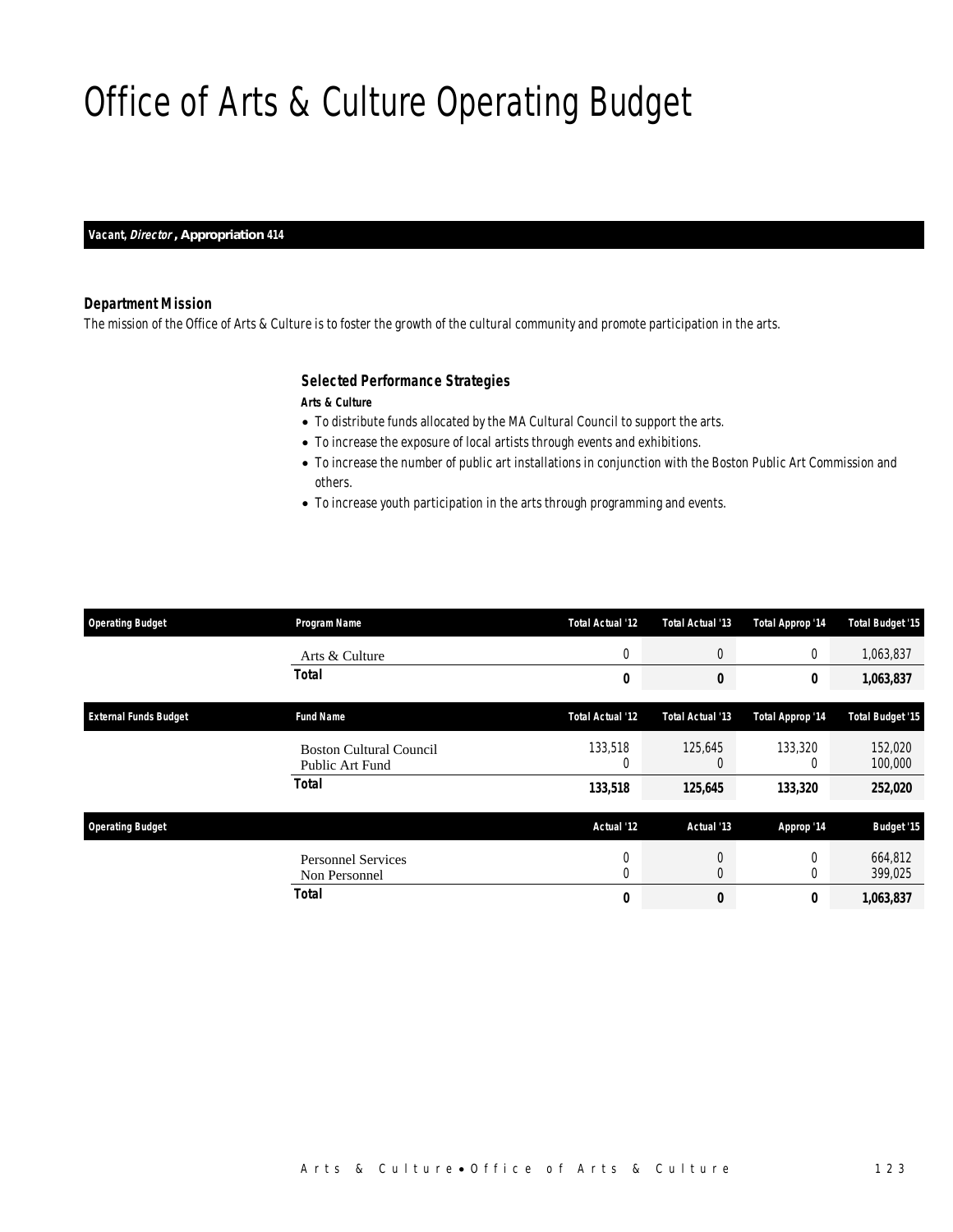# Office of Arts & Culture Operating Budget



### *Authorizing Statutes*

- Enabling Legislation, CBC Ord. §§ 15-3.1-15-3.2.
- Boston Arts Lottery Council, CBC Ord. §§ 5-9.1-5- 9.10.
- Art Commission Enabling Legislation, 1890 Mass. Acts ch. 122, §§ 1-4.
- Establishing Arts & Humanities Division, CBC Ord. §§ 15-9.1-15-9.5.

### *Description of Services*

The Office of Arts and Culture serves Boston's residents, visitors, and cultural community in the following ways: providing advocacy, promotion, technical assistance, and funding to the arts community; fostering the advancement of public art in conjunction with the Boston Art Commission and Boston Cultural Council, the Browne Fund, and others; and sponsoring initiatives designed to build new audiences such as the Mural Crew and Arts & Crafts Marketplace.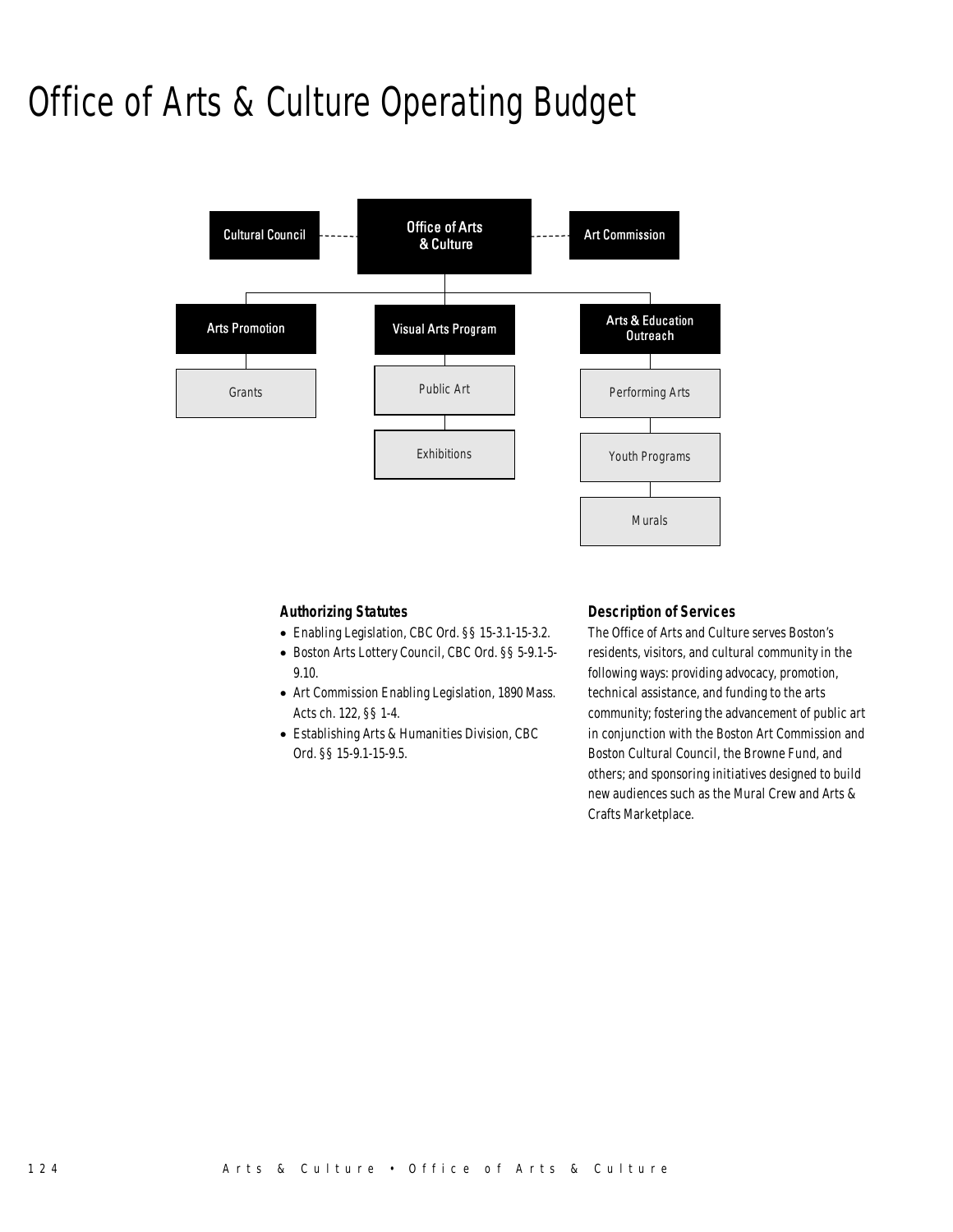## Department History

| <b>Personnel Services</b>       |                                                                                                                                                                                                                                                                                                      | <b>FY12 Expenditure</b>                                                             | <b>FY13 Expenditure</b>                                                                        | <b>FY14 Appropriation</b>                                                                                                                     | <b>FY15 Adopted</b>                                                                  | Inc/Dec 14 vs 15                                                                                                          |
|---------------------------------|------------------------------------------------------------------------------------------------------------------------------------------------------------------------------------------------------------------------------------------------------------------------------------------------------|-------------------------------------------------------------------------------------|------------------------------------------------------------------------------------------------|-----------------------------------------------------------------------------------------------------------------------------------------------|--------------------------------------------------------------------------------------|---------------------------------------------------------------------------------------------------------------------------|
|                                 | 51000 Permanent Employees<br>51100 Emergency Employees<br>51200 Overtime<br>51600 Unemployment Compensation<br>51700 Workers' Compensation<br><b>Total Personnel Services</b>                                                                                                                        | 0<br>$\overline{0}$<br>$\overline{0}$<br>0<br>0<br>0                                | $\mathbf 0$<br>$\overline{0}$<br>$\overline{0}$<br>0<br>$\Omega$<br>0                          | $\boldsymbol{0}$<br>$\overline{0}$<br>$\boldsymbol{0}$<br>$\theta$<br>$\theta$<br>$\mathbf{0}$                                                | 644,812<br>20,000<br>0<br>0<br>$\Omega$<br>664,812                                   | 644,812<br>20,000<br>$\theta$<br>$\overline{0}$<br>$\Omega$<br>664,812                                                    |
| <b>Contractual Services</b>     |                                                                                                                                                                                                                                                                                                      | FY12 Expenditure                                                                    | FY13 Expenditure                                                                               | <b>FY14 Appropriation</b>                                                                                                                     | <b>FY15 Adopted</b>                                                                  | Inc/Dec 14 vs 15                                                                                                          |
|                                 | 52100 Communications<br>52200 Utilities<br>52400 Snow Removal<br>52500 Garbage/Waste Removal<br>52600 Repairs Buildings & Structures<br>52700 Repairs & Service of Equipment<br>52800 Transportation of Persons<br>52900 Contracted Services<br><b>Total Contractual Services</b>                    | $\boldsymbol{0}$<br>$\overline{0}$<br>$\Omega$<br>0<br>$\Omega$<br>0<br>0<br>0<br>0 | 0<br>$\overline{0}$<br>$\Omega$<br>0<br>$\Omega$<br>$\overline{0}$<br>$\overline{0}$<br>0<br>0 | $\boldsymbol{0}$<br>$\overline{0}$<br>$\theta$<br>$\boldsymbol{0}$<br>$\overline{0}$<br>$\overline{0}$<br>$\overline{0}$<br>$\theta$<br>0     | 7,250<br>205,915<br>0<br>0<br>0<br>0<br>0<br>21,770<br>234,935                       | 7,250<br>205,915<br>$\overline{0}$<br>$\overline{0}$<br>$\overline{0}$<br>$\overline{0}$<br>$\Omega$<br>21,770<br>234,935 |
| <b>Supplies &amp; Materials</b> |                                                                                                                                                                                                                                                                                                      | FY12 Expenditure                                                                    | FY13 Expenditure                                                                               | <b>FY14 Appropriation</b>                                                                                                                     | FY15 Adopted                                                                         | Inc/Dec 14 vs 15                                                                                                          |
|                                 | 53000 Auto Energy Supplies<br>53200 Food Supplies<br>53400 Custodial Supplies<br>53500 Med, Dental, & Hosp Supply<br>53600 Office Supplies and Materials<br>53700 Clothing Allowance<br>53800 Educational Supplies & Mat<br>53900 Misc Supplies & Materials<br><b>Total Supplies &amp; Materials</b> | 0<br>$\overline{0}$<br>0<br>0<br>$\Omega$<br>$\Omega$<br>0<br>0<br>0                | $\mathbf 0$<br>$\overline{0}$<br>0<br>$\overline{0}$<br>0<br>0<br>$\overline{0}$<br>0<br>0     | $\mathbf 0$<br>$\overline{0}$<br>$\overline{0}$<br>$\overline{0}$<br>$\overline{0}$<br>$\theta$<br>$\overline{0}$<br>$\theta$<br>$\mathbf{0}$ | 0<br>$\overline{0}$<br>0<br>0<br>2,950<br>0<br>0<br>10,250<br>13,200                 | 0<br>$\overline{0}$<br>$\overline{0}$<br>$\Omega$<br>2,950<br>$\mathbf{0}$<br>$\overline{0}$<br>10,250<br>13,200          |
| <b>Current Chgs &amp; Oblig</b> |                                                                                                                                                                                                                                                                                                      | <b>FY12 Expenditure</b>                                                             | FY13 Expenditure                                                                               | <b>FY14 Appropriation</b>                                                                                                                     | <b>FY15 Adopted</b>                                                                  | Inc/Dec 14 vs 15                                                                                                          |
|                                 | 54300 Workers' Comp Medical<br>54400 Legal Liabilities<br>54500 Aid To Veterans<br>54600 Current Charges H&I<br>54700 Indemnification<br>54900 Other Current Charges<br>Total Current Chgs & Oblig                                                                                                   | 0<br>$\mathbf 0$<br>0<br>0<br>0<br>0<br>$\mathbf{0}$                                | 0<br>$\overline{0}$<br>0<br>$\overline{0}$<br>$\overline{0}$<br>0<br>0                         | $\mathbf 0$<br>$\overline{0}$<br>$\overline{0}$<br>$\overline{0}$<br>$\overline{0}$<br>$\theta$<br>$\mathbf{0}$                               | 0<br>$\mathbf 0$<br>$\overline{0}$<br>$\overline{0}$<br>$\overline{0}$<br>890<br>890 | $\mathbf 0$<br>$\mathbf 0$<br>$\overline{0}$<br>$\overline{0}$<br>$\mathbf{0}$<br>890<br>890                              |
| Equipment                       |                                                                                                                                                                                                                                                                                                      | <b>FY12 Expenditure</b>                                                             | <b>FY13 Expenditure</b>                                                                        | <b>FY14 Appropriation</b>                                                                                                                     | <b>FY15 Adopted</b>                                                                  | Inc/Dec 14 vs 15                                                                                                          |
|                                 | 55000 Automotive Equipment<br>55400 Lease/Purchase<br>55600 Office Furniture & Equipment<br>55900 Misc Equipment<br><b>Total Equipment</b>                                                                                                                                                           | 0<br>$\overline{0}$<br>0<br>$\mathbf 0$<br>0                                        | 0<br>$\overline{0}$<br>0<br>$\mathbf 0$<br>0                                                   | $\boldsymbol{0}$<br>$\mathbf{0}$<br>$\boldsymbol{0}$<br>$\mathbf 0$<br>0                                                                      | 0<br>0<br>$\boldsymbol{0}$<br>0<br>0                                                 | $\mathbf 0$<br>$\overline{0}$<br>$\mathbf 0$<br>$\mathbf 0$<br>0                                                          |
| <b>Other</b>                    |                                                                                                                                                                                                                                                                                                      | FY12 Expenditure                                                                    | FY13 Expenditure                                                                               | <b>FY14 Appropriation</b>                                                                                                                     | FY15 Adopted                                                                         | Inc/Dec 14 vs 15                                                                                                          |
|                                 | 56200 Special Appropriation<br>57200 Structures & Improvements<br>58000 Land & Non-Structure<br><b>Total Other</b>                                                                                                                                                                                   | $\bf{0}$<br>0<br>0<br>0                                                             | 0<br>0<br>$\mathbf 0$<br>0                                                                     | $\mathbf 0$<br>$\mathbf 0$<br>$\boldsymbol{0}$<br>0                                                                                           | 150,000<br>0<br>0<br>150,000                                                         | 150,000<br>0<br>$\theta$<br>150,000                                                                                       |
|                                 | <b>Grand Total</b>                                                                                                                                                                                                                                                                                   | $\boldsymbol{0}$                                                                    | $\boldsymbol{0}$                                                                               | $\overline{0}$                                                                                                                                | 1,063,837                                                                            | 1,063,837                                                                                                                 |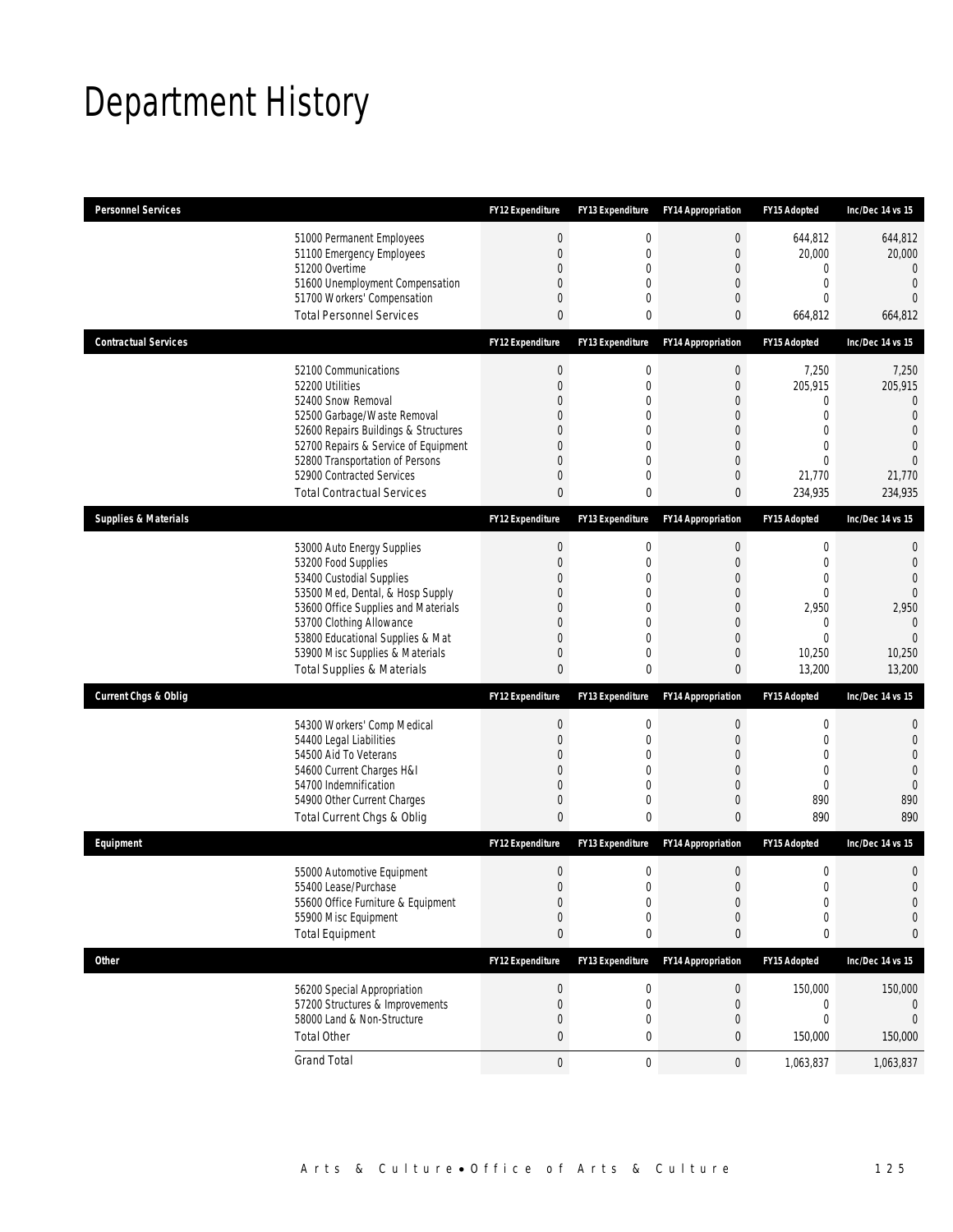# Department Personnel

| Title                          | Union<br>Code   | Grade     | Position | FY15 Salary | Title                     | Union<br>Code   | Grade     | Position | FY15 Salary    |
|--------------------------------|-----------------|-----------|----------|-------------|---------------------------|-----------------|-----------|----------|----------------|
|                                |                 |           |          |             |                           |                 |           |          |                |
| Admin Assistant                | MY <sub>0</sub> | 03        | 1.00     | 46,991      | <b>Staff Assist</b>       | MY <sub>0</sub> | 03        | 2.00     | 90,572         |
| Dir Public/Private Partnership | MY <sub>0</sub> | 10        | 1.00     | 79,670      | Staff Assistant I         | MY <sub>0</sub> | 05        | 1.00     | 57,060         |
| <b>Director</b>                | CDH             | <b>NG</b> | 1.00     | 127,000     | <b>Staff Asst</b>         | <b>MYN</b>      | <b>NG</b> | 1.00     | 55,044         |
| Spec Asst I                    | MY0             | 10        | 1.00     | 86,799      | Staff Asst I              | MY <sub>0</sub> | 02        | 1.00     | 34,370         |
|                                |                 |           |          |             | Staff Asst II             | MY <sub>0</sub> | 06        | 1.00     | 62,306         |
|                                |                 |           |          |             | <b>Total</b>              |                 |           | 10       | 639,812        |
|                                |                 |           |          |             | <b>Adjustments</b>        |                 |           |          |                |
|                                |                 |           |          |             | Differential Payments     |                 |           |          | $\overline{0}$ |
|                                |                 |           |          |             | Other                     |                 |           |          | 5,000          |
|                                |                 |           |          |             | Chargebacks               |                 |           |          | $\mathbf 0$    |
|                                |                 |           |          |             | Salary Savings            |                 |           |          | $\mathbf 0$    |
|                                |                 |           |          |             | <b>FY15 Total Request</b> |                 |           |          | 644,812        |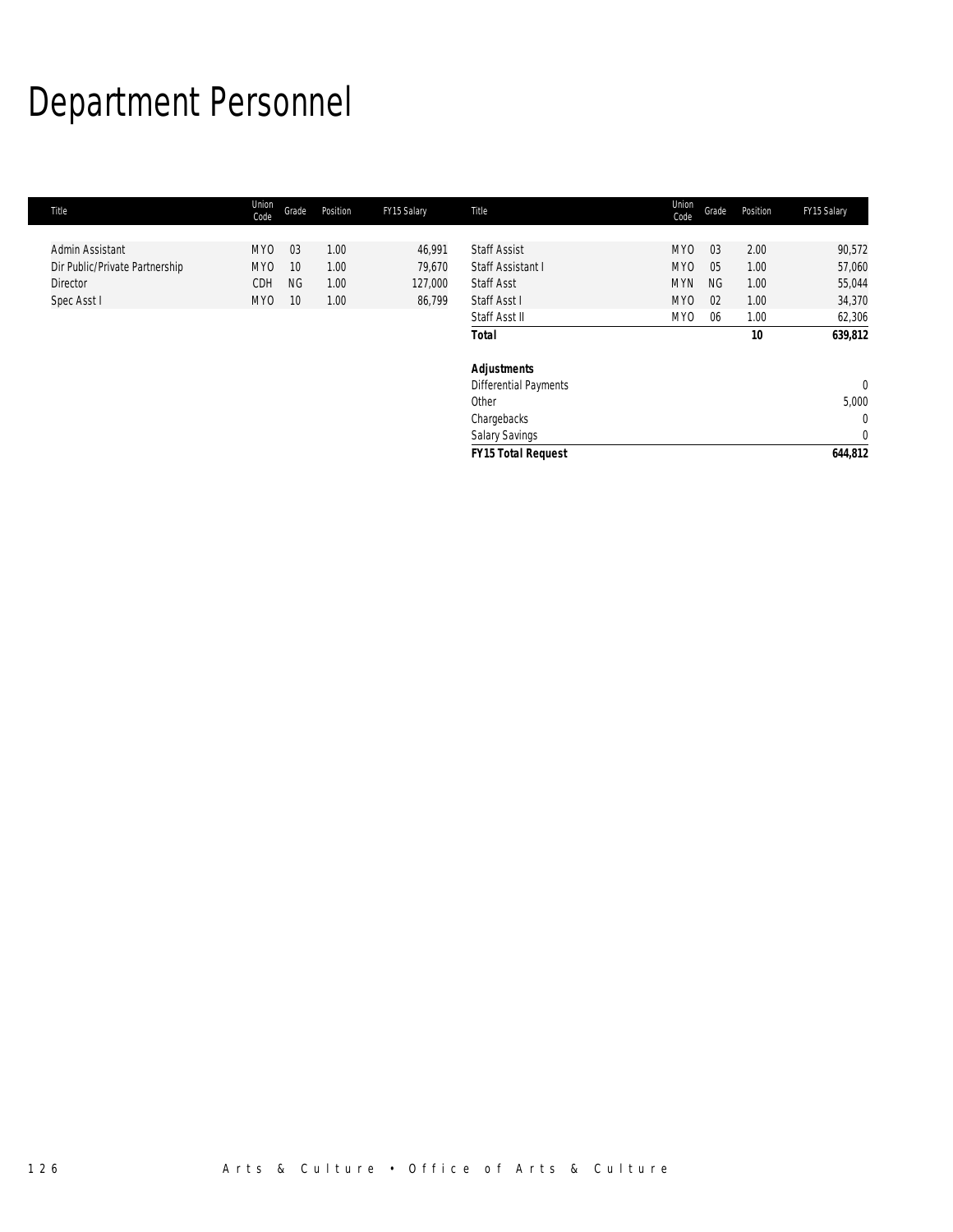## External Funds History

| <b>Personnel Services</b>       |                                                                                                                                                                                                                                                                                                            | <b>FY12 Expenditure</b>                                                                                | <b>FY13 Expenditure</b>                                                                      | <b>FY14 Appropriation</b>                                                                   | FY15 Adopted                                                                                           | Inc/Dec 14 vs 15                                                                                                                     |
|---------------------------------|------------------------------------------------------------------------------------------------------------------------------------------------------------------------------------------------------------------------------------------------------------------------------------------------------------|--------------------------------------------------------------------------------------------------------|----------------------------------------------------------------------------------------------|---------------------------------------------------------------------------------------------|--------------------------------------------------------------------------------------------------------|--------------------------------------------------------------------------------------------------------------------------------------|
|                                 | 51000 Permanent Employees<br>51100 Emergency Employees<br>51200 Overtime<br>51300 Part Time Employees<br>51400 Health Insurance<br>51500 Pension & Annunity<br>51600 Unemployment Compensation<br>51700 Workers' Compensation<br>51800 Indirect Costs<br>51900 Medicare<br><b>Total Personnel Services</b> | $\theta$<br>$\mathbf 0$<br>0<br>0<br>0<br>0<br>0<br>$\overline{0}$<br>3,522<br>$\overline{0}$<br>3,522 | 0<br>$\overline{0}$<br>0<br>0<br>$\Omega$<br>0<br>$\theta$<br>$\theta$<br>0<br>$\Omega$<br>0 | $\boldsymbol{0}$<br>$\overline{0}$<br>0<br>0<br>0<br>0<br>0<br>0<br>0<br>0<br>0             | $\boldsymbol{0}$<br>$\mathbf 0$<br>0<br>$\overline{0}$<br>0<br>0<br>0<br>0<br>$\overline{0}$<br>0<br>0 | $\mathbf{0}$<br>$\mathbf{0}$<br>$\Omega$<br>$\Omega$<br>$\bigcap$<br>$\Omega$<br>$\overline{0}$<br>$\bigcap$<br>$\Omega$<br>$\Omega$ |
| <b>Contractual Services</b>     |                                                                                                                                                                                                                                                                                                            | <b>FY12 Expenditure</b>                                                                                | <b>FY13 Expenditure</b>                                                                      | <b>FY14 Appropriation</b>                                                                   | FY15 Adopted                                                                                           | Inc/Dec 14 vs 15                                                                                                                     |
|                                 | 52100 Communications<br>52200 Utilities<br>52400 Snow Removal<br>52500 Garbage/Waste Removal<br>52600 Repairs Buildings & Structures<br>52700 Repairs & Service of Equipment<br>52800 Transportation of Persons<br>52900 Contracted Services<br><b>Total Contractual Services</b>                          | $\theta$<br>$\boldsymbol{0}$<br>0<br>0<br>0<br>0<br>$\overline{0}$<br>128,848<br>128,848               | 0<br>$\mathbf 0$<br>$\theta$<br>0<br>$\theta$<br>0<br>$\overline{0}$<br>123,145<br>123,145   | $\boldsymbol{0}$<br>$\mathbf 0$<br>0<br>0<br>0<br>0<br>$\overline{0}$<br>133,320<br>133,320 | 0<br>$\boldsymbol{0}$<br>0<br>$\overline{0}$<br>0<br>$\mathbf 0$<br>$\mathbf 0$<br>252,020<br>252,020  | $\mathbf 0$<br>$\mathbf{0}$<br>$\bigcap$<br>$\sqrt{ }$<br>$\Omega$<br>$\bigcap$<br>$\Omega$<br>118,700<br>118,700                    |
| <b>Supplies &amp; Materials</b> |                                                                                                                                                                                                                                                                                                            | FY12 Expenditure                                                                                       | FY13 Expenditure                                                                             | <b>FY14 Appropriation</b>                                                                   | FY15 Adopted                                                                                           | Inc/Dec 14 vs 15                                                                                                                     |
|                                 | 53000 Auto Energy Supplies<br>53200 Food Supplies<br>53400 Custodial Supplies<br>53500 Med, Dental, & Hosp Supply<br>53600 Office Supplies and Materials<br>53700 Clothing Allowance<br>53800 Educational Supplies & Mat<br>53900 Misc Supplies & Materials<br><b>Total Supplies &amp; Materials</b>       | $\theta$<br>$\mathbf 0$<br>0<br>0<br>0<br>0<br>0<br>0<br>0                                             | 0<br>$\mathbf 0$<br>0<br>0<br>$\theta$<br>$\theta$<br>0<br>0<br>0                            | $\mathbf 0$<br>$\mathbf 0$<br>0<br>0<br>0<br>0<br>0<br>0<br>0                               | 0<br>$\mathbf 0$<br>0<br>0<br>0<br>0<br>$\mathbf{0}$<br>0<br>0                                         | $\mathbf 0$<br>$\mathbf{0}$<br>$\Omega$<br>$\bigcap$<br>$\Omega$<br>$\bigcap$<br>$\Omega$                                            |
| <b>Current Chgs &amp; Oblig</b> |                                                                                                                                                                                                                                                                                                            | <b>FY12 Expenditure</b>                                                                                | <b>FY13 Expenditure</b>                                                                      | <b>FY14 Appropriation</b>                                                                   | FY15 Adopted                                                                                           | Inc/Dec 14 vs 15                                                                                                                     |
|                                 | 54300 Workers' Comp Medical<br>54400 Legal Liabilities<br>54600 Current Charges H&I<br>54700 Indemnification<br>54900 Other Current Charges<br>Total Current Chgs & Oblig                                                                                                                                  | $\theta$<br>$\boldsymbol{0}$<br>0<br>0<br>0<br>0                                                       | $\mathbf 0$<br>$\mathbf 0$<br>0<br>0<br>0<br>0                                               | $\mathbf 0$<br>$\mathbf 0$<br>0<br>0<br>0<br>0                                              | $\boldsymbol{0}$<br>$\boldsymbol{0}$<br>0<br>0<br>0<br>0                                               | $\mathbf{0}$<br>$\overline{0}$<br>$\bigcap$<br>0<br>$\Omega$                                                                         |
| Equipment                       |                                                                                                                                                                                                                                                                                                            | FY12 Expenditure                                                                                       | FY13 Expenditure                                                                             | <b>FY14 Appropriation</b>                                                                   | FY15 Adopted                                                                                           | Inc/Dec 14 vs 15                                                                                                                     |
|                                 | 55000 Automotive Equipment<br>55400 Lease/Purchase<br>55600 Office Furniture & Equipment<br>55900 Misc Equipment<br><b>Total Equipment</b>                                                                                                                                                                 | $\theta$<br>$\boldsymbol{0}$<br>$\mathbf 0$<br>0<br>0                                                  | 0<br>0<br>0<br>0<br>0                                                                        | $\pmb{0}$<br>0<br>$\mathbf 0$<br>0<br>0                                                     | $\bf{0}$<br>$\boldsymbol{0}$<br>$\mathbf 0$<br>0<br>0                                                  | 0<br>$\mathbf{0}$<br>$\mathbf{0}$<br>$\overline{0}$<br>$\mathbf{0}$                                                                  |
| <b>Other</b>                    |                                                                                                                                                                                                                                                                                                            | FY12 Expenditure                                                                                       | FY13 Expenditure                                                                             | <b>FY14 Appropriation</b>                                                                   | FY15 Adopted                                                                                           | Inc/Dec 14 vs 15                                                                                                                     |
|                                 | 56200 Special Appropriation<br>57200 Structures & Improvements<br>58000 Land & Non-Structure<br><b>Total Other</b>                                                                                                                                                                                         | 1,148<br>$\boldsymbol{0}$<br>$\boldsymbol{0}$<br>1,148                                                 | 2,500<br>0<br>$\overline{0}$<br>2,500                                                        | $\boldsymbol{0}$<br>$\mathbf 0$<br>0<br>0                                                   | $\boldsymbol{0}$<br>$\boldsymbol{0}$<br>0<br>0                                                         | $\boldsymbol{0}$<br>$\mathbf 0$<br>$\theta$<br>$\bf{0}$                                                                              |
|                                 | <b>Grand Total</b>                                                                                                                                                                                                                                                                                         | 133,518                                                                                                | 125,645                                                                                      | 133,320                                                                                     | 252,020                                                                                                | 118,700                                                                                                                              |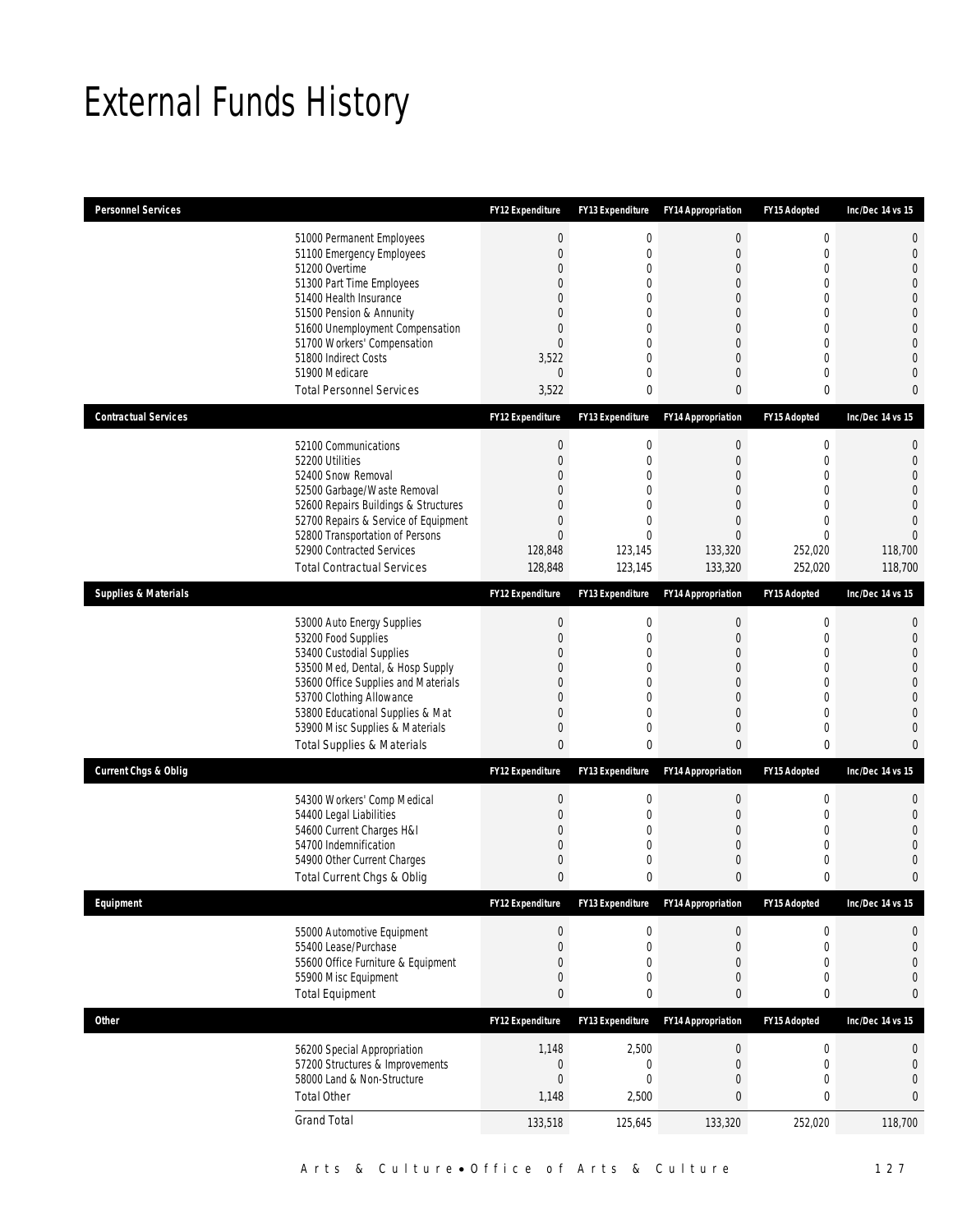# Program 1. Arts & Culture

### *Vacant, Manager , Organization 414100*

### *Program Description*

The Arts & Culture program oversees the City's efforts to support artists, the arts and outreach to new audiences in Boston and beyond. The Office of Arts & Culture is a new city department in FY15, however, existing programmatic strategies have transferred from the Office of Tourism.

| <b>Operating Budget</b>                    | Actual '12 | Actual '13 | Approp '14 | <b>Budget '15</b>  |
|--------------------------------------------|------------|------------|------------|--------------------|
| <b>Personnel Services</b><br>Non Personnel | υ<br>L     | U<br>U     |            | 664,812<br>399,025 |
| <b>Total</b>                               | 0          | U          |            | 1,063,837          |
| Performance                                |            |            |            |                    |

### **Strategy:** To distribute funds allocated by the MA Cultural Council to support the arts.

|                                                                                            | <b>Performance Measures</b>                             | Actual '12 | Actual '13 | Projected '14 | Target '15 |  |  |
|--------------------------------------------------------------------------------------------|---------------------------------------------------------|------------|------------|---------------|------------|--|--|
|                                                                                            | Number of applications                                  | 87         | 103        | 69            | 100        |  |  |
| <b>Strategy:</b> To increase the exposure of local artists through events and exhibitions. |                                                         |            |            |               |            |  |  |
|                                                                                            | <b>Performance Measures</b>                             | Actual '12 | Actual '13 | Projected '14 | Target '15 |  |  |
|                                                                                            | Number of artists participating in the Arts<br>Festival | 77         | 60         | 69            | 60         |  |  |
|                                                                                            | Number of open studios supported                        | 14         | 14         | 14            | 14         |  |  |
|                                                                                            | Number of rentals booked at the Strand<br>Theatre       |            | 73         | 122           | 100        |  |  |

**Strategy:** To increase the number of public art installations in conjunction with the Boston Public Art Commission and others.

| <b>Performance Measures</b>        | Actual '12 | Actual '13 | Projected '14 | Target '15 |
|------------------------------------|------------|------------|---------------|------------|
| Permanent public art installations |            | -          |               |            |

**Strategy:** To increase youth participation in the arts through programming and events.

| <b>Performance Measures</b>       | Actual '12 | Actual '13 | <b>Projected '14</b> | Target '15 |
|-----------------------------------|------------|------------|----------------------|------------|
| Number of mural crew participants | UJ         | 136        | 34                   | 80         |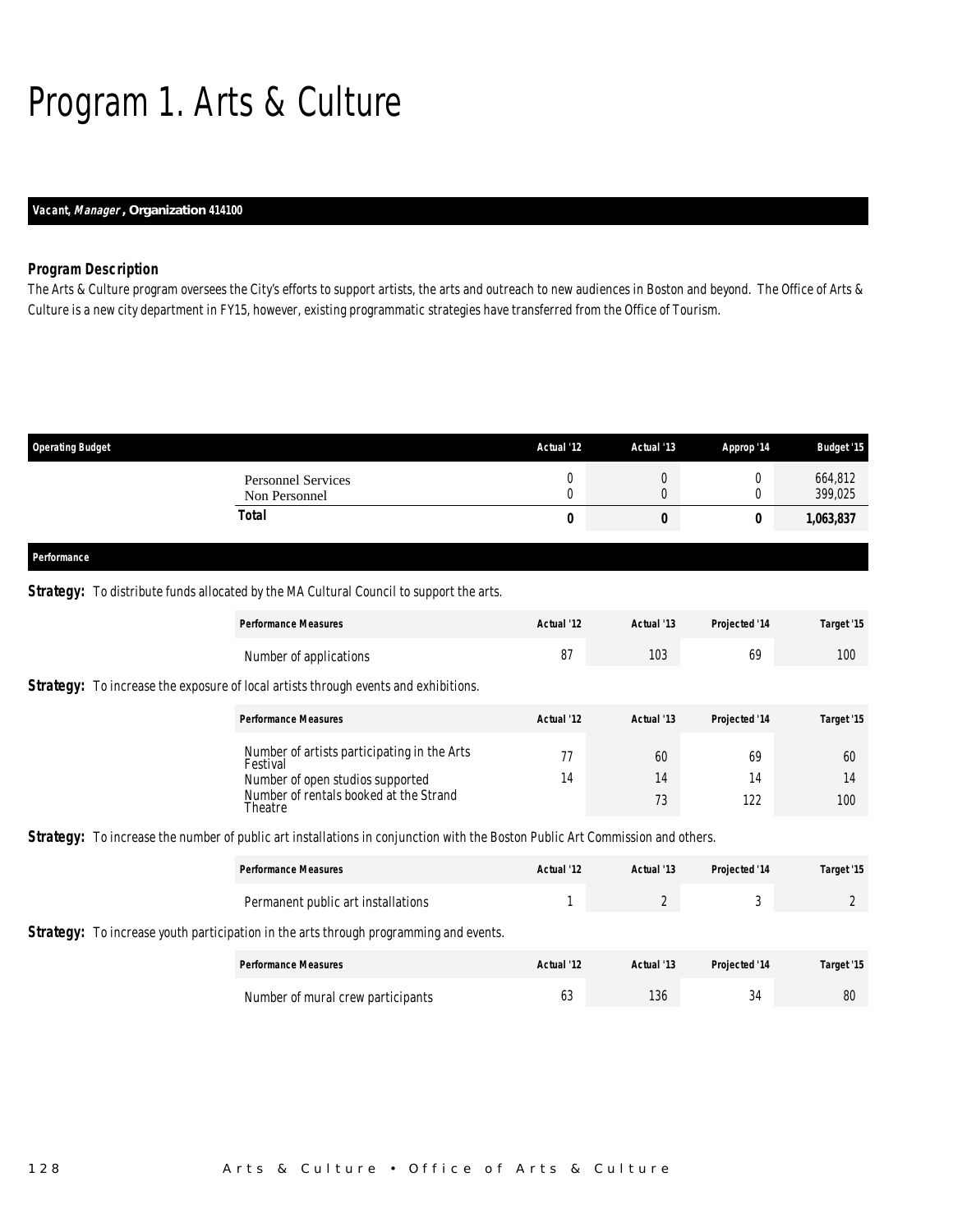### External Funds Projects

#### *Boston Cultural Council*

### *Project Mission*

The Boston Cultural Council allocates funds from the Massachusetts Cultural Council annually to Boston to be regranted to non-profit arts organizations in the City. This year, the Office of Arts & Culture will receive funds to distribute to the non-profit cultural industry.

*Boston Public Art Fund* 

#### *Project Mission*

The purpose of this fund is to purchase goods and services to support public art throughout the City of Boston. Funding is received by receipts from easements granted by the Public Improvement Commission per G.L.c44, §53E ½.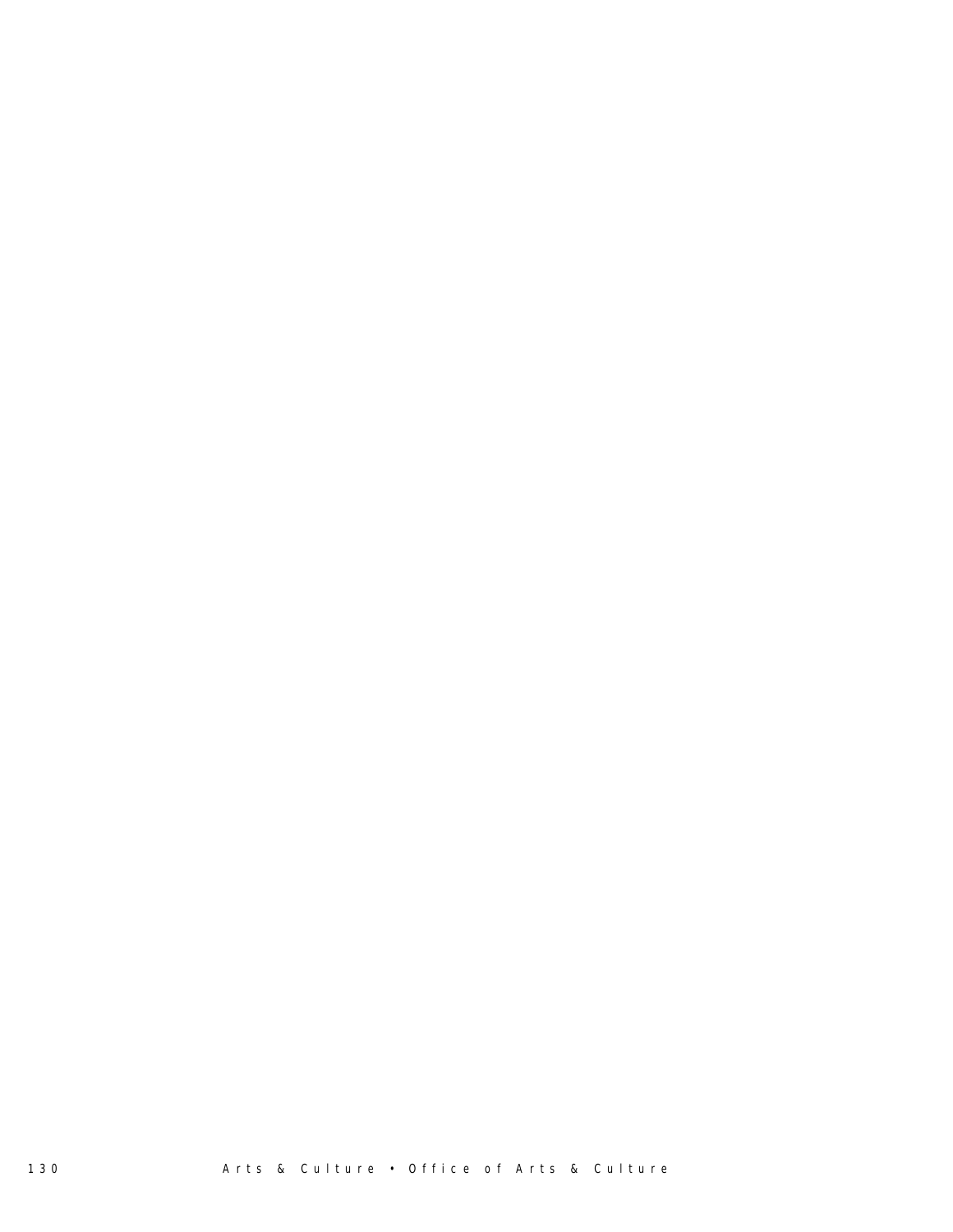## Library Department Operating Budget

#### *Amy Ryan, President , Appropriation 110*

### *Department Mission*

The Boston Public Library's mission is to preserve and provide access to the historical record of our society, and to serve the cultural, educational, and informational needs of the City and the Commonwealth.

### *Selected Performance Strategies*

#### *Community Library Services*

- To assist people of all ages, backgrounds, and stages of learning by offering a variety of programs to meet identified needs and interests.
- To compile and deliver, via www.bpl.org, online resources.
- To provide access to and encourage the use of print and non-print resources that respond to the needs and interests of all segments of the population.

#### *Research Library Services*

- To implement recommendations of a system-wide preservation team created to ensure ongoing preservation of irreplaceable materials from the library collection.
- To provide and preserve access to information and collections by supporting the acquisition, maintenance, preservation, and access to materials and information in all fields of knowledge.

| <b>Operating Budget</b>      | Program Name                                                                                                  | Total Actual '12                             | Total Actual '13                             | Total Approp '14                             | <b>Total Budget '15</b>                      |
|------------------------------|---------------------------------------------------------------------------------------------------------------|----------------------------------------------|----------------------------------------------|----------------------------------------------|----------------------------------------------|
|                              | Administration<br><b>Community Library Services</b><br><b>Research Library Services</b>                       | 16,217,449<br>11,979,038<br>1,955,528        | 16,825,957<br>12.187.511<br>2,055,864        | 17,485,458<br>12.966.153<br>2,421,323        | 17,205,835<br>14,335,806<br>1,874,484        |
|                              | Total                                                                                                         | 30,152,015                                   | 31,069,332                                   | 32,872,934                                   | 33,416,125                                   |
| <b>External Funds Budget</b> | <b>Fund Name</b>                                                                                              | Total Actual '12                             | Total Actual '13                             | Total Approp '14                             | <b>Total Budget '15</b>                      |
|                              | Donations<br>Library for the Commonwealth<br>State Aid to Libraries<br><b>Trust Fund Income/Other Sources</b> | 306,216<br>2,206,819<br>564.147<br>4,207,066 | 533,947<br>2,206,820<br>502.759<br>4,562,218 | 450,000<br>2,354,351<br>485.519<br>4,620,444 | 450,000<br>2,501,834<br>675,901<br>4,645,583 |
|                              | <b>Total</b>                                                                                                  | 7,284,248                                    | 7,805,744                                    | 7,910,314                                    | 8,273,318                                    |
| <b>Operating Budget</b>      |                                                                                                               | Actual '12                                   | Actual '13                                   | Approp '14                                   | <b>Budget '15</b>                            |
|                              | <b>Personnel Services</b><br>Non Personnel                                                                    | 20,461,246<br>9.690.769                      | 20,991,537<br>10,077,795                     | 22,294,746<br>10.578.188                     | 22,836,369<br>10,579,756                     |
|                              | Total                                                                                                         | 30,152,015                                   | 31,069,332                                   | 32,872,934                                   | 33,416,125                                   |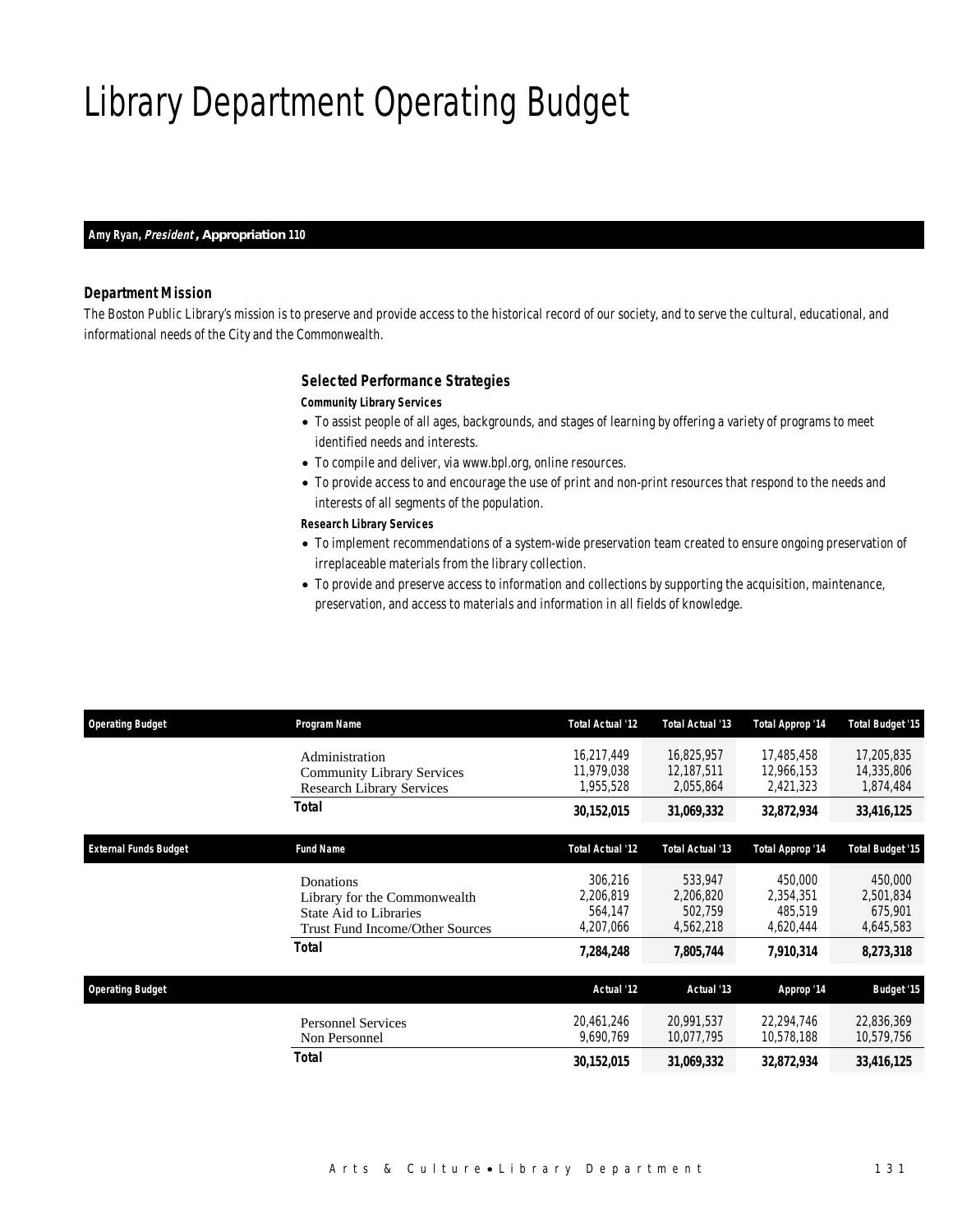## Library Department Operating Budget



### *Authorizing Statutes*

- Power of City to Establish and Maintain a Library, 1848 Mass. Acts ch. 52, §1.
- Library Department: Trustees of the Public Library, Appointment, Compensation, etc., 1878 Mass. Acts ch. 114, §3; 1994 Mass. Acts ch. 157, §3.
- Organization of Board; Powers and Duties, 1878 Mass. Acts ch. 114, §4-5.
- Librarian and Other Officers, 1878 Mass. Acts ch. 114, §1-2, 6; 1943 Mass. Acts ch. 218; 1953 Mass. Acts ch. 167.
- Reports to Mayor and City Council, 1887 Mass. Acts ch. 60.
- Incorporation of the Trustees, Duties, 1878 Mass. Acts ch. 114 §1.
- Authority of Corporation to Take and Hold Property; Limitation, 1878 Mass. Acts ch. 114 §2.

### *Description of Services*

The Boston Public Library system consists of the Central Library at Copley Square, including the Kirstein Business Library, branch libraries located throughout Boston's neighborhoods and two remote storage facilities. Library staff assists users in locating and using resources, and provides public programming, exhibits, and outreach. Internet, wireless, and online technology resources connect people to informational resources aimed at enriching individuals, organizations, and the entire community.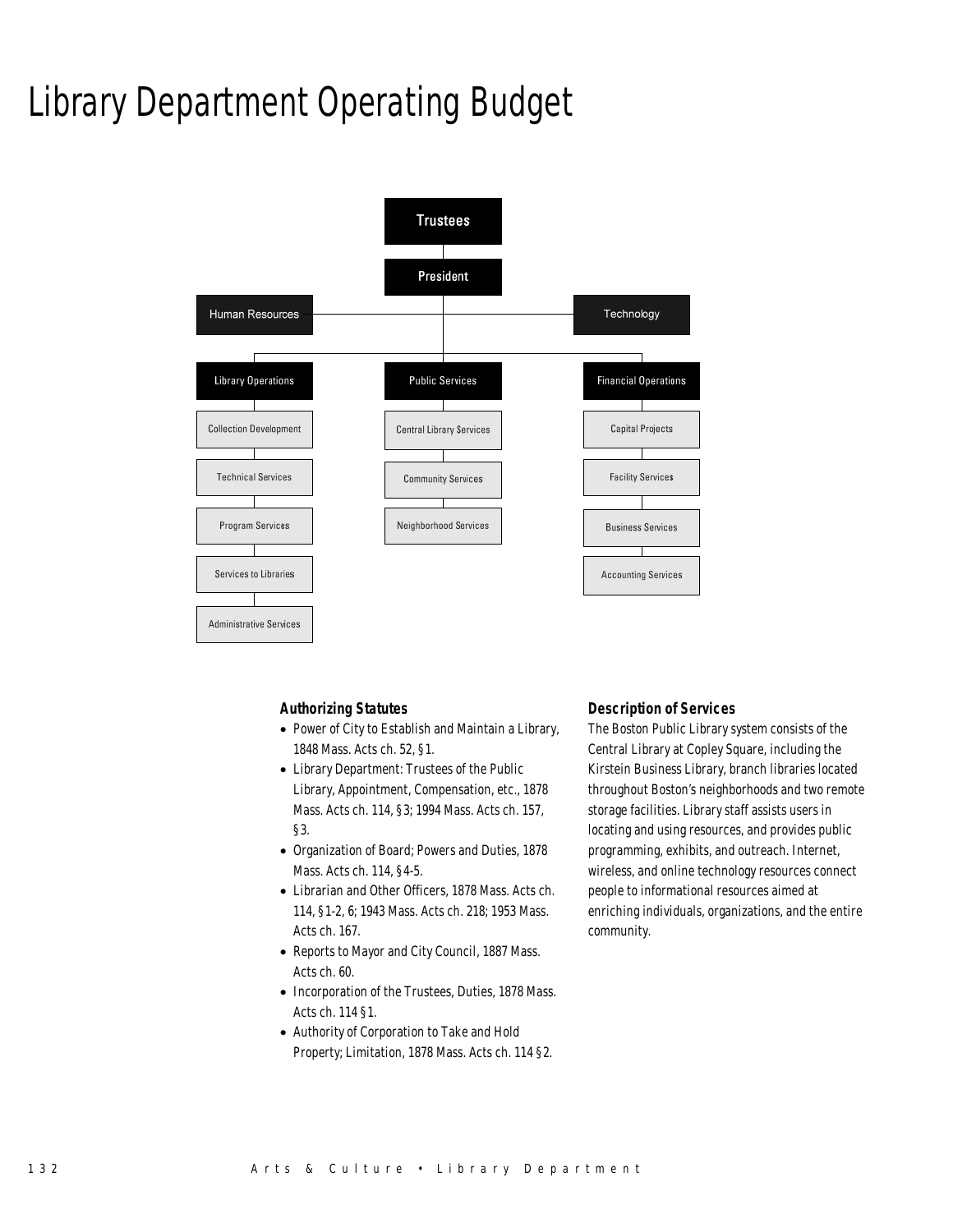## Department History

| <b>Personnel Services</b>       |                                                                                                                                                                                                                                                                                                      | <b>FY12 Expenditure</b>                                                                                                     | <b>FY13 Expenditure</b>                                                                                       | <b>FY14 Appropriation</b>                                                                                           | FY15 Adopted                                                                                                                 | Inc/Dec 14 vs 15                                                                                                       |
|---------------------------------|------------------------------------------------------------------------------------------------------------------------------------------------------------------------------------------------------------------------------------------------------------------------------------------------------|-----------------------------------------------------------------------------------------------------------------------------|---------------------------------------------------------------------------------------------------------------|---------------------------------------------------------------------------------------------------------------------|------------------------------------------------------------------------------------------------------------------------------|------------------------------------------------------------------------------------------------------------------------|
|                                 | 51000 Permanent Employees<br>51100 Emergency Employees<br>51200 Overtime<br>51600 Unemployment Compensation<br>51700 Workers' Compensation<br><b>Total Personnel Services</b>                                                                                                                        | 19,999,226<br>$\overline{0}$<br>344,591<br>27,233<br>90,196<br>20,461,246                                                   | 20,458,340<br>0<br>419,439<br>30,267<br>83,491<br>20,991,537                                                  | 21,852,746<br>0<br>322,000<br>40,000<br>80,000<br>22,294,746                                                        | 22,490,367<br>$\mathbf{0}$<br>246,000<br>15,000<br>85,000<br>22,836,367                                                      | 637,621<br>$\theta$<br>$-76,000$<br>$-25,000$<br>5,000<br>541,621                                                      |
| <b>Contractual Services</b>     |                                                                                                                                                                                                                                                                                                      | <b>FY12 Expenditure</b>                                                                                                     | <b>FY13 Expenditure</b>                                                                                       | <b>FY14 Appropriation</b>                                                                                           | FY15 Adopted                                                                                                                 | Inc/Dec 14 vs 15                                                                                                       |
|                                 | 52100 Communications<br>52200 Utilities<br>52400 Snow Removal<br>52500 Garbage/Waste Removal<br>52600 Repairs Buildings & Structures<br>52700 Repairs & Service of Equipment<br>52800 Transportation of Persons<br>52900 Contracted Services<br><b>Total Contractual Services</b>                    | 45,000<br>3,122,963<br>$\mathbf 0$<br>$\overline{0}$<br>1,854,447<br>197,967<br>55,242<br>1,555,118<br>6,830,737            | 90,000<br>3,504,540<br>$\mathbf{0}$<br>$\mathbf 0$<br>1,831,336<br>78,888<br>50,596<br>1,286,534<br>6,841,894 | 45,000<br>3,594,739<br>0<br>$\overline{0}$<br>2,024,976<br>202,298<br>64,900<br>1,274,265<br>7,206,178              | 45,000<br>3,729,580<br>$\mathbf 0$<br>$\mathbf{0}$<br>2,124,672<br>264,298<br>64,900<br>1,309,614<br>7,538,064               | $\theta$<br>134,841<br>$\Omega$<br>99,696<br>62,000<br>$\theta$<br>35,349<br>331,886                                   |
| <b>Supplies &amp; Materials</b> |                                                                                                                                                                                                                                                                                                      | <b>FY12 Expenditure</b>                                                                                                     | <b>FY13 Expenditure</b>                                                                                       | <b>FY14 Appropriation</b>                                                                                           | FY15 Adopted                                                                                                                 | Inc/Dec 14 vs 15                                                                                                       |
|                                 | 53000 Auto Energy Supplies<br>53200 Food Supplies<br>53400 Custodial Supplies<br>53500 Med, Dental, & Hosp Supply<br>53600 Office Supplies and Materials<br>53700 Clothing Allowance<br>53800 Educational Supplies & Mat<br>53900 Misc Supplies & Materials<br><b>Total Supplies &amp; Materials</b> | $\boldsymbol{0}$<br>$\mathbf 0$<br>12,544<br>$\mathbf{0}$<br>1,194<br>$\mathbf 0$<br>$\mathbf{0}$<br>2,544,788<br>2,558,526 | $\boldsymbol{0}$<br>$\mathbf 0$<br>3,731<br>0<br>0<br>0<br>$\overline{0}$<br>2,643,448<br>2,647,179           | $\mathbf 0$<br>$\overline{0}$<br>6,739<br>0<br>15,000<br>$\overline{0}$<br>$\overline{0}$<br>2,770,936<br>2,792,675 | $\boldsymbol{0}$<br>$\mathbf{0}$<br>6,739<br>$\mathbf 0$<br>12,000<br>$\mathbf{0}$<br>$\mathbf{0}$<br>2,620,936<br>2,639,675 | $\mathbf{0}$<br>$\overline{0}$<br>$\Omega$<br>$\Omega$<br>$-3,000$<br>$\Omega$<br>$\Omega$<br>$-150,000$<br>$-153,000$ |
| <b>Current Chgs &amp; Oblig</b> |                                                                                                                                                                                                                                                                                                      | FY12 Expenditure                                                                                                            | FY13 Expenditure                                                                                              | <b>FY14 Appropriation</b>                                                                                           | FY15 Adopted                                                                                                                 | Inc/Dec 14 vs 15                                                                                                       |
|                                 | 54300 Workers' Comp Medical<br>54400 Legal Liabilities<br>54500 Aid To Veterans<br>54600 Current Charges H&I<br>54700 Indemnification<br>54900 Other Current Charges<br>Total Current Chgs & Oblig                                                                                                   | 17,091<br>$\mathbf 0$<br>0<br>0<br>$\Omega$<br>226,606<br>243,697                                                           | 4,031<br>0<br>0<br>0<br>$\Omega$<br>344,034<br>348,065                                                        | 20,000<br>0<br>0<br>0<br>$\Omega$<br>195,816<br>215,816                                                             | 5,000<br>$\mathbf 0$<br>$\mathbf 0$<br>$\mathbf 0$<br>$\Omega$<br>151,993<br>156,993                                         | $-15,000$<br>$\theta$<br>$\theta$<br>$\Omega$<br>$\Omega$<br>$-43,823$<br>$-58,823$                                    |
| Equipment                       |                                                                                                                                                                                                                                                                                                      | <b>FY12 Expenditure</b>                                                                                                     | <b>FY13 Expenditure</b>                                                                                       | <b>FY14 Appropriation</b>                                                                                           | FY15 Adopted                                                                                                                 | Inc/Dec 14 vs 15                                                                                                       |
|                                 | 55000 Automotive Equipment<br>55400 Lease/Purchase<br>55600 Office Furniture & Equipment<br>55900 Misc Equipment<br><b>Total Equipment</b>                                                                                                                                                           | $\mathbf 0$<br>32,357<br>$\mathbf 0$<br>1,352<br>33,709                                                                     | 0<br>65,391<br>32,583<br>102,731<br>200,705                                                                   | $\mathbf 0$<br>188,519<br>$\mathbf 0$<br>150,000<br>338,519                                                         | $\mathbf 0$<br>220,026<br>0<br>$\mathbf{0}$<br>220,026                                                                       | $\mathbf 0$<br>31,507<br>$\Omega$<br>$-150,000$<br>$-118,493$                                                          |
| <b>Other</b>                    |                                                                                                                                                                                                                                                                                                      | FY12 Expenditure                                                                                                            | FY13 Expenditure                                                                                              | <b>FY14 Appropriation</b>                                                                                           | FY15 Adopted                                                                                                                 | Inc/Dec 14 vs 15                                                                                                       |
|                                 | 56200 Special Appropriation<br>57200 Structures & Improvements<br>58000 Land & Non-Structure<br><b>Total Other</b>                                                                                                                                                                                   | $\boldsymbol{0}$<br>$\mathbf 0$<br>24,100<br>24,100                                                                         | $\boldsymbol{0}$<br>0<br>39,952<br>39,952                                                                     | $\theta$<br>0<br>25,000<br>25,000                                                                                   | $\boldsymbol{0}$<br>$\mathbf{0}$<br>25,000<br>25,000                                                                         | 0<br>$\mathbf{0}$<br>0<br>0                                                                                            |
|                                 | <b>Grand Total</b>                                                                                                                                                                                                                                                                                   | 30,152,015                                                                                                                  | 31,069,332                                                                                                    | 32,872,934                                                                                                          | 33,416,125                                                                                                                   | 543,191                                                                                                                |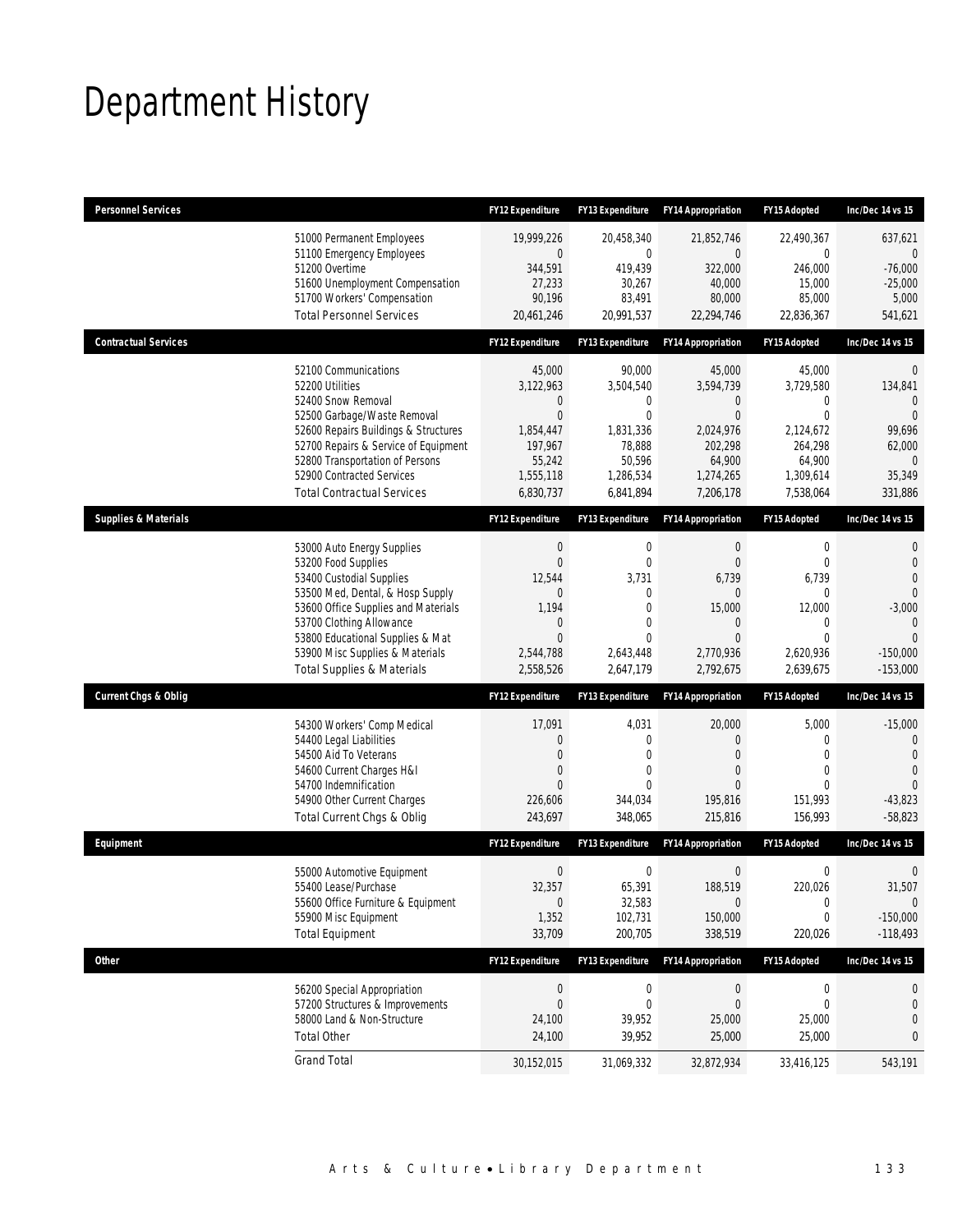# Department Personnel

| Title                                    | Union<br>Code   | Grade      | Position | FY15 Salary | Title                                   | Union<br>Code   | Grade     | Position | FY15 Salary |
|------------------------------------------|-----------------|------------|----------|-------------|-----------------------------------------|-----------------|-----------|----------|-------------|
|                                          |                 |            |          |             |                                         |                 |           |          |             |
| Acquisitions Librarian I                 | PSA             | 01         | 0.75     | 37,808      | Manager of Exhibitations & Programm     | PL <sub>2</sub> | 06        | 1.00     | 99,732      |
| Acquisitions Librarian III               | PSA             | 03         | 0.80     | 60,893      | Manager of Online Webb Serv             | PL <sub>2</sub> | 06        | 1.00     | 73,877      |
| Adults Librarian II                      | PSA             | 02         | 4.00     | 276,422     | Marketing & Communications Assoc        | PSA             | 02        | 1.00     | 64,750      |
| Assoc Neigh Serv Manager                 | PL <sub>2</sub> | 07         | 1.00     | 81,435      | Mgr of Libr Blds, Maint Serv            | PL <sub>2</sub> | 06        | 1.00     | 97,976      |
| Asst Events Coord                        | PL <sub>1</sub> | 07         | 1.00     | 46,451      | Mgr of System Wide Security             | PL <sub>2</sub> | 05        | 1.00     | 90,469      |
| Asst Keeper of Prints                    | PSA             | 03         | 0.65     | 49,475      | Motor Equip Operator & Lbr              | AFP             | 05        | 2.00     | 94,624      |
| Asst Neighborhood Services Mgr           | PSA             | 05         | 3.00     | 251,075     | Neigh Library Service Manager           | PL <sub>2</sub> | 08        | 1.00     | 119,031     |
| Asst Prin Acct                           | PSA             | 03         | 2.00     | 150,403     | Network & Server Manager                | PL <sub>2</sub> | 06        | 0.90     | 66,489      |
| Asst Supv Of Custodians                  | PL <sub>2</sub> | 11         | 1.00     | 64,340      | Network Services Manager                | PSA             | 06        | 0.90     | 96,701      |
| Book Conservatior Proj Direc             | PSA             | 04         | 0.65     | 39,446      | Painter                                 | AFP             | 07        | 1.00     | 44,202      |
| Branch Librarian                         | PSA             | 04         | 1.00     | 83,708      | President                               | CDH             | <b>NG</b> | 1.00     | 180,780     |
| Branch Librarian I                       | PSA             | 03         | 13.00    | 989,505     | Prin Clerk & Stenographer               | AFP             | 07        | 1.00     | 61,053      |
| Branch Librarian II                      | PSA             | 04         | 10.00    | 814,031     | Prin Library Assistant                  | PL <sub>1</sub> | 03        | 1.00     | 39,046      |
| Budget & Procurement Manager             | PL <sub>2</sub> | 07         | 1.00     | 109,926     | PrincipalLibraryAsst(Branch)            | AFP             | 04        | 1.00     | 44,798      |
| <b>Business Analyst</b>                  | PSA             | 03         | 1.00     | 58,824      | PrinLibraryAsst                         | AFP             | 03        | 5.60     | 224,545     |
| Carpenter                                | AFP             | 07         | 2.00     | 103,085     | Professional Librarian III              | PSA             | 03        | 2.40     | 179,539     |
| Cataloger & Classifier II                | PSA             | 02         | 2.40     | 147,838     | Programming Coordinator                 | PL <sub>2</sub> | 05        | 0.25     | 22,537      |
| Cataloger & ClassifierI                  | PSA             | 01         | 0.80     | 50,397      | Programs & Community Outreach Librarian | PSA             | 02        | 3.00     | 186,766     |
| Central Library Services Manager         | PL <sub>2</sub> | $08\,$     | 1.00     | 121,180     | Programs & Outreach Librarian           | PSA             | 03        | 1.00     | 75,577      |
| Chief Communications/Strategy            | PL <sub>2</sub> | 07         | 1.00     | 109,926     | <b>Public Relations Associate</b>       | PSA             | 03        | 1.00     | 68,970      |
| Chief Cataloging                         | PSA             | 04         | 0.80     | 66,967      | Quality Services Manager                | PSA             | 05        | 0.90     | 81,422      |
| Chief of Collections Strategy            | PL <sub>2</sub> | 07         | 0.75     | 78,883      | Reader & Info Librarian I               | PSA             | 01        | 3.00     | 160,260     |
|                                          |                 |            | 10.00    |             |                                         |                 |           |          |             |
| Children's Librarian I                   | PSA             | 01         |          | 550,439     | Reader & Info Librarian II              | <b>PSA</b>      | 02        | 1.00     | 69,240      |
| Childrens Librarian II                   | PSA             | 02         | 17.00    | 1,105,302   | Reader & InfoLibrarian III              | PSA             | 03        | 1.00     | 74,804      |
| Clerk                                    | AFP             | 03         | 2.00     | 83,563      | Reference Librarian I                   | <b>PSA</b>      | 01        | 7.65     | 458,533     |
| <b>Collection Development Supervisor</b> | PSA             | 04         | 0.80     | 65,504      | Reference Librarian II                  | PSA             | 02        | 4.50     | 311,579     |
| Collection Librarian II                  | PSA             | 02         | 0.75     | 51,930      | Reference&ReaderAdvisoryLibrII          | PSA             | 02        | 0.90     | 62,316      |
| <b>Collections Librarian</b>             | PSA             | 01         | 0.75     | 47,247      | Senior Library Asst                     | AFP             | 03        | 46.00    | 1,841,839   |
| <b>Conservation Officer</b>              | PSA             | 03         | 0.65     | 38,412      | Sp Library Asst II (Branch)             | AFP             | 06        | 9.00     | 501,399     |
| Coord Child Young Adults                 | PSA             | 05         | 1.00     | 83,466      | Spc Libr Asst V/Shipping Supv           | AFP             | 08        | 1.00     | 66,748      |
| Coord of Regional Admin Serv             | PL <sub>2</sub> | 06         | 0.80     | 79,792      | Spc Proj/Record Mangmnt Asst            | PSA             | 04        | 1.00     | 83,664      |
| Curator Professional Librarian           | PSA             | 03         | 2.45     | 177,657     | Spec Collection Lib I                   | PSA             | 01        | 0.65     | 40,948      |
| Curator-Manuscripts                      | PSA             | 03         | 0.65     | 48,116      | Spec Library Asst I                     | AFP             | 04        | 13.50    | 614,545     |
| Curator-Microtext&Newspapers             | PSA             | 04         | 0.90     | 75,337      | Spec Library Asst II                    | AFP             | 05        | 15.15    | 726,138     |
| Curator-ProfessionalLiblV                | PSA             | 04         | 2.50     | 209,010     | Spec Library Asst III                   | AFP             | 06        | 2.65     | 147,634     |
| Digital Imaging Production Ast           | PSA             | 02         | 0.80     | 42,502      | Spec Library Asst V (BPL)               | AFP             | 08F       | 2.70     | 178,787     |
| Digital Imaging Production Coord         | PSA             | 03         | 0.50     | 32,342      | Special Lib Asst I (Branch)             | AFP             | 05        | 19.00    | 951,906     |
| Digital Projects Librarian II            | PSA             | 02         | 0.80     | 42,699      | Special Library Assistant V             | PL <sub>1</sub> | 08        | 1.00     | 66,763      |
| Digital Systems Librarian IV             | PSA             | 04         | 0.75     | 52,374      | Special Library Asst IV                 | PL <sub>1</sub> | 07        | 1.00     | 60,970      |
| Dir of Information Technology            | PL <sub>2</sub> | 07         | 0.90     | 98,934      | Special Library Asst V                  | AFP             | 08        | 7.50     | 481,119     |
| Dir of Library Services                  | PL <sub>2</sub> | 09         | 0.80     | 106,869     | Sr Bldg Cust                            | AFP             | 06        | 21.00    | 1,029,709   |
| Dir Operations                           | PL <sub>2</sub> | 09         | 1.00     | 133,586     | Sr Bldg Cust(T)                         | AFP             | 06        | 1.00     | 50,369      |
| <b>Events Planner</b>                    | PL <sub>1</sub> | 08         | 0.75     | 41,698      | Sr Cataloger & Classifier               | PSA             | 03        | 0.80     | 59,430      |
|                                          |                 |            |          |             |                                         |                 |           |          |             |
| Facilities Custodial Foreman             | AFP             | ${\bf 08}$ | 2.00     | 114,230     | Sr Clerk                                | AFP             | 05        | 3.00     | 144,045     |
| Floater Librarian I                      | PSA             | 01         | 11.00    | 528,187     | Sr Lib Asst                             | AFP             | 02        | 27.50    | 977,007     |
| Generalist I                             | PSA             | 01         | 4.00     | 230,044     | Sr Reader & Info Librarian I            | PSA             | 04        | 1.00     | 83,708      |
| Generalist II                            | PSA             | 02         | 5.00     | 343,833     | Staff Officer-Special Projects          | PL <sub>2</sub> | 05        | 2.00     | 167,930     |
| HdOfBibliographicServMetrBLNet           | PSA             | 03         | 0.50     | 37,789      | Supervisor of Accounting                | PL <sub>2</sub> | 06        | 1.00     | 99,740      |
| Head Central ChildServ                   | PSA             | 04         | 1.00     | 78,057      | Supn - Library Buildings                | PL <sub>2</sub> | 08        | 1.00     | 121,180     |
| Help Desk Manager                        | PSA             | 06         | 0.90     | 79,643      | Supv of Circulation & Shelving          | AFP             | 09        | 1.00     | 96,862      |
| Human Resources Manager (BPL)            | PL <sub>2</sub> | 07         | 1.00     | 109,926     | <b>Technical Services Manager</b>       | PL <sub>2</sub> | 07        | 0.80     | 87,941      |
| Inter Library Loan Librarian             | PSA             | 02         | 0.70     | 48,468      | <b>Technical Specialist</b>             | AFP             | 09T       | 2.30     | 201,681     |
| Interlibrary Loan Officer                | PSA             | 04         | 0.70     | 58,596      | <b>Technical Support Analyst</b>        | PSA             | 02        | 0.90     | 61,832      |
| Jr Bld Cust-Traveling                    | AFP             | 06         | 2.00     | 95,558      | <b>Technical Support Associate</b>      | AFP             | 05        | 4.50     | 215,161     |
|                                          |                 |            |          |             |                                         |                 |           |          |             |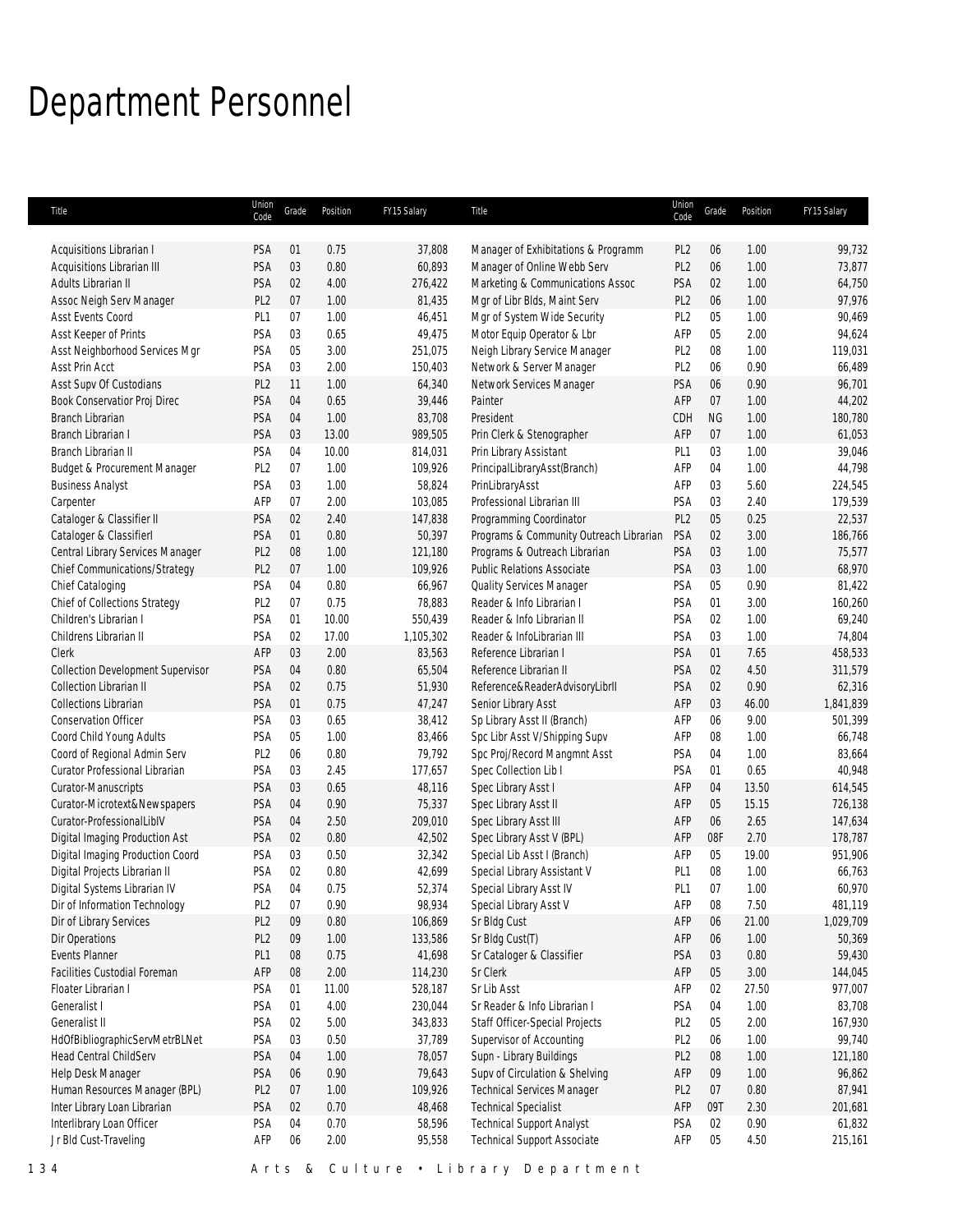| Title                          | Union<br>Code   | Grade          | Position | FY15 Salary | Title                            | Union<br>Code | Grade          | Position | FY15 Salary |
|--------------------------------|-----------------|----------------|----------|-------------|----------------------------------|---------------|----------------|----------|-------------|
| Jr Building Cust               | AFP             | 04             | 12.00    | 521.196     | Technology Center Supervisor     | AFP           | 08             | 0.90     | 48.225      |
| Jr Building Custodian          | AFP             | 04             | 1.00     | 41.455      | <b>Technology Training Coord</b> | AFP           | 09             | 0.90     | 82.749      |
| Keeper of Special Collections  | PL <sub>2</sub> | 07             | 0.65     | 71.452      | Web Services Librarian           | PSA           | 0 <sub>3</sub> | 0.70     | 53.281      |
| Laborer                        | AFP             | 04             | 3.00     | 112,582     | Web Services Specialist          | AFP           | 08F            | 0.90     | 52,988      |
| Library Aide                   | EX <sub>0</sub> | <b>NG</b>      | 101.80   | 233,558     | Wkg Foreprs, Oper/Labor BPL      | AFP           | 08             | 1.00     | 56,823      |
| Literacy Specialist II         | <b>PSA</b>      | 02             | 1.00     | 67,412      | Wkg Frperson Painter             | AFP           | 08             | 1.00     | 56,823      |
| Major Projects Coord           | PSA             | 03             | 1.00     | 74.288      | Wkg Frprs Carpenter              | AFP           | 08             | 1.00     | 56.823      |
| Major Projects Program Manager | PL <sub>2</sub> | 0 <sub>5</sub> | 1.00     | 88,866      | Young Adults Librarian I         | PSA           | 01             | 4.00     | 231,262     |
| Manager of Budget & Finance    | PL <sub>2</sub> | 08             | 1.00     | 121,180     | Young Adults Librarian II        | PSA           | 0 <sup>2</sup> | 4.00     | 231,910     |
| Manager of Digital Services    | PSA             | 05             | 0.75     | 67,852      | Youth & Community Outreach Lib   | PSA           | 0 <sup>2</sup> | 1.00     | 57,260      |

| <b>Total</b>                 | 23,319,787<br>498 |
|------------------------------|-------------------|
| <b>Adjustments</b>           |                   |
| <b>Differential Payments</b> | 500               |
| Other                        | 382,450           |
| Chargebacks                  | 0                 |
| <b>Salary Savings</b>        | $-1,212,368$      |
| <b>FY15 Total Request</b>    | 22,490,369        |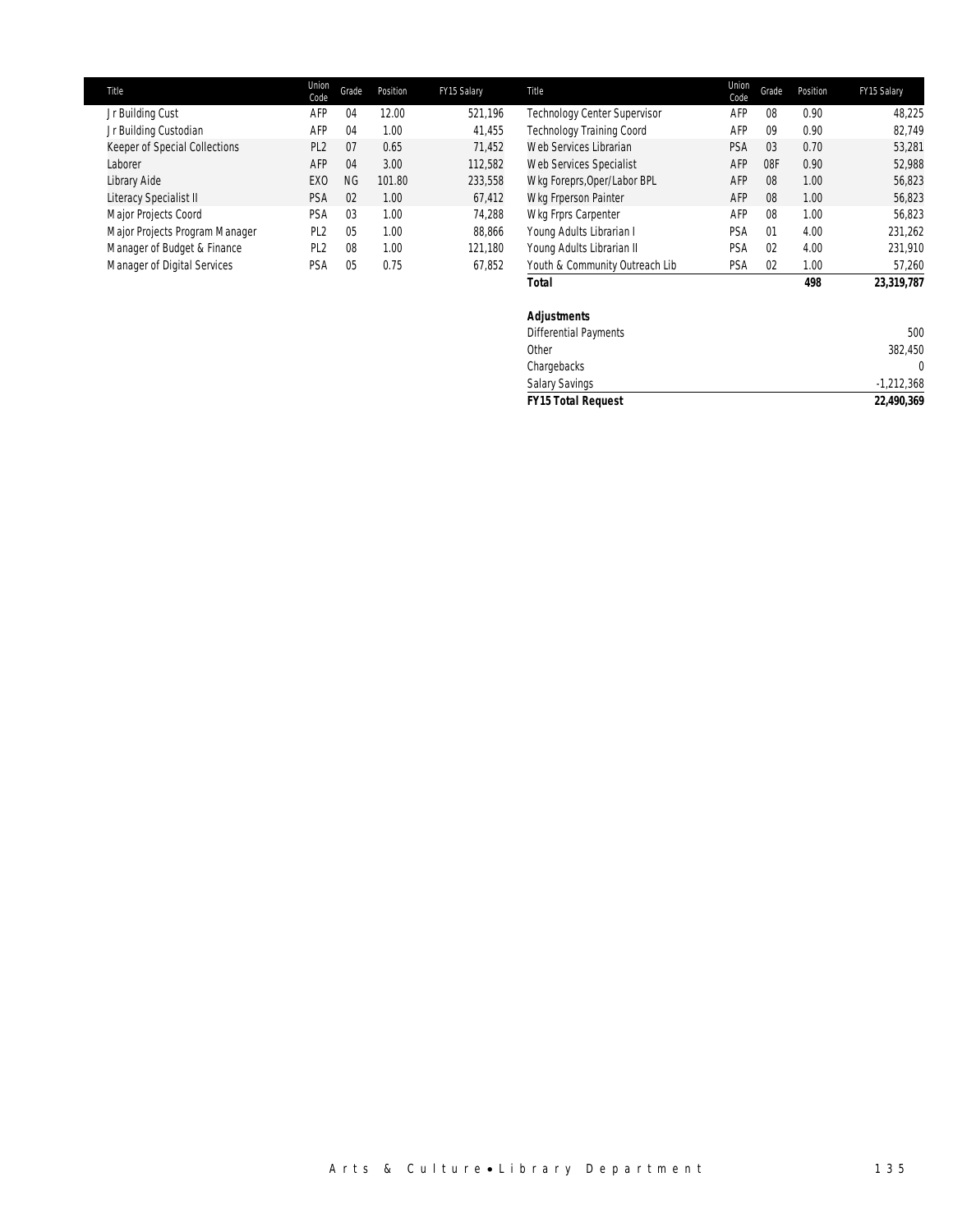## External Funds History

| <b>Personnel Services</b>       |                                                                                                                                                                                                                                                                                                            | <b>FY12 Expenditure</b>                                                                                           | <b>FY13 Expenditure</b>                                                                                                                           | <b>FY14 Appropriation</b>                                                                                                                               | FY15 Adopted                                                                                                                                        | Inc/Dec 14 vs 15                                                                                                               |
|---------------------------------|------------------------------------------------------------------------------------------------------------------------------------------------------------------------------------------------------------------------------------------------------------------------------------------------------------|-------------------------------------------------------------------------------------------------------------------|---------------------------------------------------------------------------------------------------------------------------------------------------|---------------------------------------------------------------------------------------------------------------------------------------------------------|-----------------------------------------------------------------------------------------------------------------------------------------------------|--------------------------------------------------------------------------------------------------------------------------------|
|                                 | 51000 Permanent Employees<br>51100 Emergency Employees<br>51200 Overtime<br>51300 Part Time Employees<br>51400 Health Insurance<br>51500 Pension & Annunity<br>51600 Unemployment Compensation<br>51700 Workers' Compensation<br>51800 Indirect Costs<br>51900 Medicare<br><b>Total Personnel Services</b> | 2,027,882<br>0<br>126,198<br>$\overline{0}$<br>85,255<br>38,731<br>0<br>0<br>$\overline{0}$<br>3,993<br>2,282,059 | 1,863,634<br>$\mathbf{0}$<br>$\overline{0}$<br>$\overline{0}$<br>76,573<br>48,239<br>0<br>$\overline{0}$<br>$\overline{0}$<br>10,028<br>1,998,474 | 1,828,257<br>$\mathbf{0}$<br>$\overline{0}$<br>$\mathbf{0}$<br>93.823<br>61,134<br>$\mathbf{0}$<br>$\overline{0}$<br>$\mathbf{0}$<br>9,584<br>1,992,798 | 2,225,396<br>$\mathbf 0$<br>$\mathbf{0}$<br>$\mathbf{0}$<br>94,654<br>61,673<br>$\mathbf 0$<br>$\mathbf{0}$<br>$\overline{0}$<br>9,671<br>2,391,394 | 397,139<br>$\theta$<br>$\overline{0}$<br>$\overline{0}$<br>831<br>539<br>$\mathbf{0}$<br>$\Omega$<br>$\Omega$<br>87<br>398,596 |
| <b>Contractual Services</b>     |                                                                                                                                                                                                                                                                                                            | <b>FY12 Expenditure</b>                                                                                           | FY13 Expenditure                                                                                                                                  | <b>FY14 Appropriation</b>                                                                                                                               | FY15 Adopted                                                                                                                                        | Inc/Dec 14 vs 15                                                                                                               |
|                                 | 52100 Communications<br>52200 Utilities<br>52400 Snow Removal<br>52500 Garbage/Waste Removal<br>52600 Repairs Buildings & Structures<br>52700 Repairs & Service of Equipment<br>52800 Transportation of Persons<br>52900 Contracted Services<br><b>Total Contractual Services</b>                          | 197,583<br>62,032<br>0<br>$\overline{0}$<br>445,961<br>149,824<br>82,271<br>1,543,326<br>2,480,997                | 147,060<br>78,195<br>$\mathbf{0}$<br>$\theta$<br>655,384<br>116,673<br>85,134<br>1,466,842<br>2,549,288                                           | 242,300<br>125,000<br>$\mathbf{0}$<br>$\mathbf{0}$<br>10,000<br>203,000<br>54,500<br>1,836,475<br>2,471,275                                             | 197,300<br>80,000<br>0<br>$\overline{0}$<br>414,000<br>103,000<br>54,743<br>1,572,920<br>2,421,963                                                  | $-45,000$<br>$-45,000$<br>$\mathbf{0}$<br>$\Omega$<br>404,000<br>$-100,000$<br>243<br>$-263,555$<br>$-49,312$                  |
| <b>Supplies &amp; Materials</b> |                                                                                                                                                                                                                                                                                                            | FY12 Expenditure                                                                                                  | FY13 Expenditure                                                                                                                                  | <b>FY14 Appropriation</b>                                                                                                                               | FY15 Adopted                                                                                                                                        | Inc/Dec 14 vs 15                                                                                                               |
|                                 | 53000 Auto Energy Supplies<br>53200 Food Supplies<br>53400 Custodial Supplies<br>53500 Med, Dental, & Hosp Supply<br>53600 Office Supplies and Materials<br>53700 Clothing Allowance<br>53800 Educational Supplies & Mat<br>53900 Misc Supplies & Materials<br><b>Total Supplies &amp; Materials</b>       | 18,094<br>31,137<br>59,539<br>0<br>71,765<br>0<br>79,279<br>1,137,755<br>1,397,569                                | 20,083<br>21,031<br>102,561<br>$\boldsymbol{0}$<br>80,126<br>0<br>41,218<br>2,066,790<br>2,331,809                                                | 15,000<br>12,000<br>72,000<br>$\mathbf 0$<br>28,000<br>$\mathbf{0}$<br>$\mathbf{0}$<br>1,695,366<br>1,822,366                                           | 20,000<br>20,000<br>98,294<br>0<br>45,000<br>$\mathbf 0$<br>$\Omega$<br>1,964,088<br>2,147,382                                                      | 5,000<br>8,000<br>26,294<br>$\Omega$<br>17,000<br>$\Omega$<br>$\Omega$<br>268,722<br>325,016                                   |
| <b>Current Chgs &amp; Oblig</b> |                                                                                                                                                                                                                                                                                                            | <b>FY12 Expenditure</b>                                                                                           | <b>FY13 Expenditure</b>                                                                                                                           | <b>FY14 Appropriation</b>                                                                                                                               | FY15 Adopted                                                                                                                                        | Inc/Dec 14 vs 15                                                                                                               |
|                                 | 54300 Workers' Comp Medical<br>54400 Legal Liabilities<br>54600 Current Charges H&I<br>54700 Indemnification<br>54900 Other Current Charges<br>Total Current Chgs & Oblig                                                                                                                                  | 0<br>$\boldsymbol{0}$<br>0<br>0<br>675,009<br>675,009                                                             | 0<br>$\mathbf 0$<br>0<br>$\Omega$<br>716,894<br>716,894                                                                                           | $\mathbf 0$<br>0<br>0<br>$\mathbf{0}$<br>1,056,805<br>1,056,805                                                                                         | 0<br>$\mathbf 0$<br>$\mathbf{0}$<br>$\theta$<br>957,698<br>957,698                                                                                  | 0<br>$\overline{0}$<br>$\overline{0}$<br>$\Omega$<br>$-99,107$<br>$-99,107$                                                    |
| Equipment                       |                                                                                                                                                                                                                                                                                                            | FY12 Expenditure                                                                                                  | FY13 Expenditure                                                                                                                                  | <b>FY14 Appropriation</b>                                                                                                                               | FY15 Adopted                                                                                                                                        | Inc/Dec 14 vs 15                                                                                                               |
|                                 | 55000 Automotive Equipment<br>55400 Lease/Purchase<br>55600 Office Furniture & Equipment<br>55900 Misc Equipment<br><b>Total Equipment</b>                                                                                                                                                                 | $\boldsymbol{0}$<br>$\overline{0}$<br>147,215<br>295,699<br>442,914                                               | $\boldsymbol{0}$<br>$\boldsymbol{0}$<br>32,376<br>154,806<br>187,182                                                                              | $\boldsymbol{0}$<br>$\boldsymbol{0}$<br>86,000<br>474,070<br>560,070                                                                                    | $\pmb{0}$<br>$\mathbf 0$<br>10,000<br>319,881<br>329,881                                                                                            | $\boldsymbol{0}$<br>$\overline{0}$<br>$-76,000$<br>$-154,189$<br>$-230,189$                                                    |
| <b>Other</b>                    |                                                                                                                                                                                                                                                                                                            | FY12 Expenditure                                                                                                  | <b>FY13 Expenditure</b>                                                                                                                           | <b>FY14 Appropriation</b>                                                                                                                               | FY15 Adopted                                                                                                                                        | Inc/Dec 14 vs 15                                                                                                               |
|                                 | 56200 Special Appropriation<br>57200 Structures & Improvements<br>58000 Land & Non-Structure<br><b>Total Other</b>                                                                                                                                                                                         | $\boldsymbol{0}$<br>$\mathbf 0$<br>5,700<br>5,700                                                                 | $\boldsymbol{0}$<br>$\boldsymbol{0}$<br>22,097<br>22,097                                                                                          | $\boldsymbol{0}$<br>$\boldsymbol{0}$<br>7,000<br>7,000                                                                                                  | $\boldsymbol{0}$<br>$\boldsymbol{0}$<br>25,000<br>25,000                                                                                            | $\mathbf 0$<br>$\mathbf 0$<br>18,000<br>18,000                                                                                 |
|                                 | <b>Grand Total</b>                                                                                                                                                                                                                                                                                         | 7,284,248                                                                                                         | 7,805,744                                                                                                                                         | 7,910,314                                                                                                                                               | 8,273,318                                                                                                                                           | 363,004                                                                                                                        |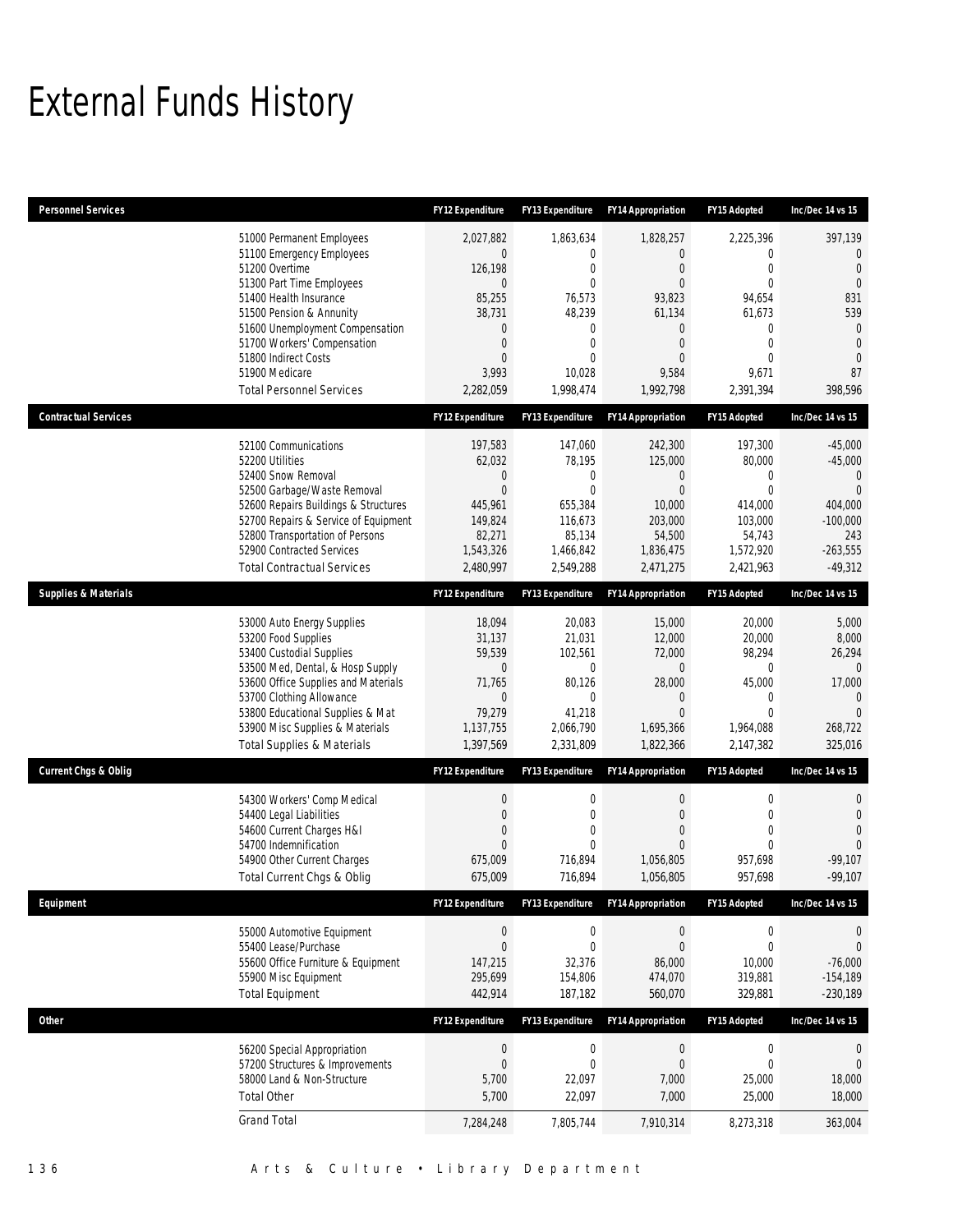### External Funds Personnel

I

| Title                                     | Union<br>Code   | Grade | Position | FY15 Salary | Title                              | Union<br>Code   | Grade     | Position | FY15 Salary |
|-------------------------------------------|-----------------|-------|----------|-------------|------------------------------------|-----------------|-----------|----------|-------------|
|                                           |                 |       |          |             |                                    |                 |           |          |             |
| Acquisitions Librarian I                  | PSA             | 01    | 0.25     | 12,603      | Help Desk Manager                  | PSA             | 06        | 0.10     | 8,849       |
| Acquisitions Librarian III                | PSA             | 03    | 0.20     | 15,223      | Inter Library Loan Librarian       | PSA             | 02        | 0.30     | 20,772      |
| <b>Applications Manager</b>               | PL <sub>2</sub> | 05    | 1.00     | 90,469      | Interlibrary Loan Officer          | PSA             | 04        | 0.30     | 25,112      |
| Asst Keeper of Prints                     | PSA             | 03    | 0.35     | 26,641      | Keeper of Special Collections      | PL <sub>2</sub> | 07        | 0.35     | 38,474      |
| <b>BookConservatiorProjDirec</b>          | PSA             | 04    | 0.35     | 21,240      | Library Aide                       | EX <sub>0</sub> | <b>NG</b> | 1.20     | 2,753       |
| Cataloger & Classifier I                  | PSA             | 01    | 2.20     | 103,317     | Manager of Digital Services        | PSA             | 05        | 0.25     | 22,617      |
| Cataloger & Classifier II                 | PSA             | 02    | 0.60     | 36,960      | Network & Server Manager           | PL <sub>2</sub> | 06        | 0.10     | 7,388       |
| Chief Cataloging                          | PSA             | 04    | 0.20     | 16,742      | Network Services Manager           | PSA             | 06        | 0.10     | 10,745      |
| Chief of Collections Strategy             | PL <sub>2</sub> | 07    | 0.25     | 26,294      | Prin Library Asst                  | AFP             | 03        | 0.40     | 16,876      |
| <b>Collection Development Supervisor</b>  | PSA             | 04    | 0.20     | 16,376      | Professional Librarian III         | PSA             | 03        | 0.60     | 44,324      |
| <b>Collection Librarian II</b>            | PSA             | 02    | 0.25     | 17,310      | Programming Coordinator            | PL <sub>2</sub> | 05        | 0.75     | 67,611      |
| <b>Collections Librarian</b>              | PSA             | 01    | 0.25     | 15,749      | Quality Services Manager           | PSA             | 05        | 0.10     | 9,047       |
| <b>Communications Assistant</b>           | AFP             | 05    | 1.00     | 46,819      | Reference & Reader Advisor Libr II | PSA             | 02        | 0.10     | 6,924       |
| <b>Conservation Officer</b>               | PSA             | 03    | 0.35     | 20,683      | Reference Librarian I              | PSA             | 01        | 1.35     | 79,601      |
| Coord of Regional Admin Serv              | PL <sub>2</sub> | 06    | 0.20     | 19,948      | Reference Librarian II             | PSA             | 02        | 0.50     | 34,620      |
| Coord of Services to Libraries            | PSA             | 05    | 1.00     | 77,461      | Spec Collection Lib I              | PSA             | 01        | 0.35     | 22,049      |
| Curator - Professional Librarian          | PSA             | 03    | 0.55     | 40,883      | Spec Library Asst I                | AFP             | 04        | 3.50     | 159,453     |
| <b>Curator Manuscripts</b>                | PSA             | 03    | 0.35     | 25,909      | Spec Library Asst II               | AFP             | 05        | 3.85     | 189,888     |
| <b>Curator Microtext &amp; Newspapers</b> | PSA             | 04    | 0.10     | 8,371       | Spec Library Asst III              | AFP             | 06        | 0.35     | 19,499      |
| <b>Curator Professional Lib IV</b>        | PSA             | 04    | 0.50     | 41,825      | Spec Library Asst V                | AFP             | 08F       | 0.30     | 19,865      |
| Curriculum Development Coord              | <b>PSA</b>      | 03    | 1.00     | 75,577      | Special Library Asst V             | AFP             | 08        | 0.50     | 33,374      |
| Digital Imaging Production Ast            | PSA             | 02    | 0.20     | 10,626      | Sr Cataloger & Classifier          | PSA             | 03        | 1.20     | 69,937      |
| Digital Imaging Production Coord          | PSA             | 03    | 0.50     | 32,342      | Sr Lib Asst                        | AFP             | 02        | 0.50     | 15,652      |
| Digital Library Repository Developer      | PSA             | 05    | 1.00     | 93,613      | <b>Technical Services Manager</b>  | PL <sub>2</sub> | 07        | 0.20     | 21,985      |
| Digital Projects Librarian II             | PSA             | 02    | 0.20     | 10,675      | <b>Technical Specialist</b>        | AFP             | 09T       | 0.70     | 62,066      |
| Digital Systems Librarian IV              | PSA             | 04    | 0.25     | 17,458      | <b>Technical Support Analyst</b>   | PSA             | 02        | 0.10     | 6,870       |
| Digitization Asst Proj Archivist          | PSA             | 02    | 1.00     | 51,204      | <b>Technical Support Associate</b> | AFP             | 05        | 0.50     | 23,907      |
| Dir of Information Technology             | PL <sub>2</sub> | 07    | 0.10     | 10,993      | Technology Center Supervisor       | AFP             | 08        | 0.10     | 5,358       |
| Dir of Library Services                   | PL <sub>2</sub> | 09    | 0.20     | 26,717      | <b>Technology Training Coord</b>   | AFP             | 09        | 0.10     | 9,194       |
| <b>Events Planner</b>                     | PL <sub>1</sub> | 08    | 0.25     | 13,899      | Web Services Developer             | PSA             | 05        | 1.00     | 92,871      |
| Exhibitions & Outreach Assoc              | <b>PSA</b>      | 02    | 1.00     | 55,308      | Web Services Librarian             | PSA             | 03        | 0.30     | 22,835      |
| Hd of Bibliographic Serv MetrBLNet        | PSA             | 03    | 0.50     | 37,789      | Web Services Specialist            | AFP             | 08F       | 0.10     | 5,888       |
|                                           |                 |       |          |             | <b>Total</b>                       |                 |           | 37       | 2,293,429   |

### *Adjustments*  Differential Payments 0<br>Other 33,034 Other -33,034 Chargebacks 0 Salary Savings -35,000 *FY15 Total Request 2,225,395*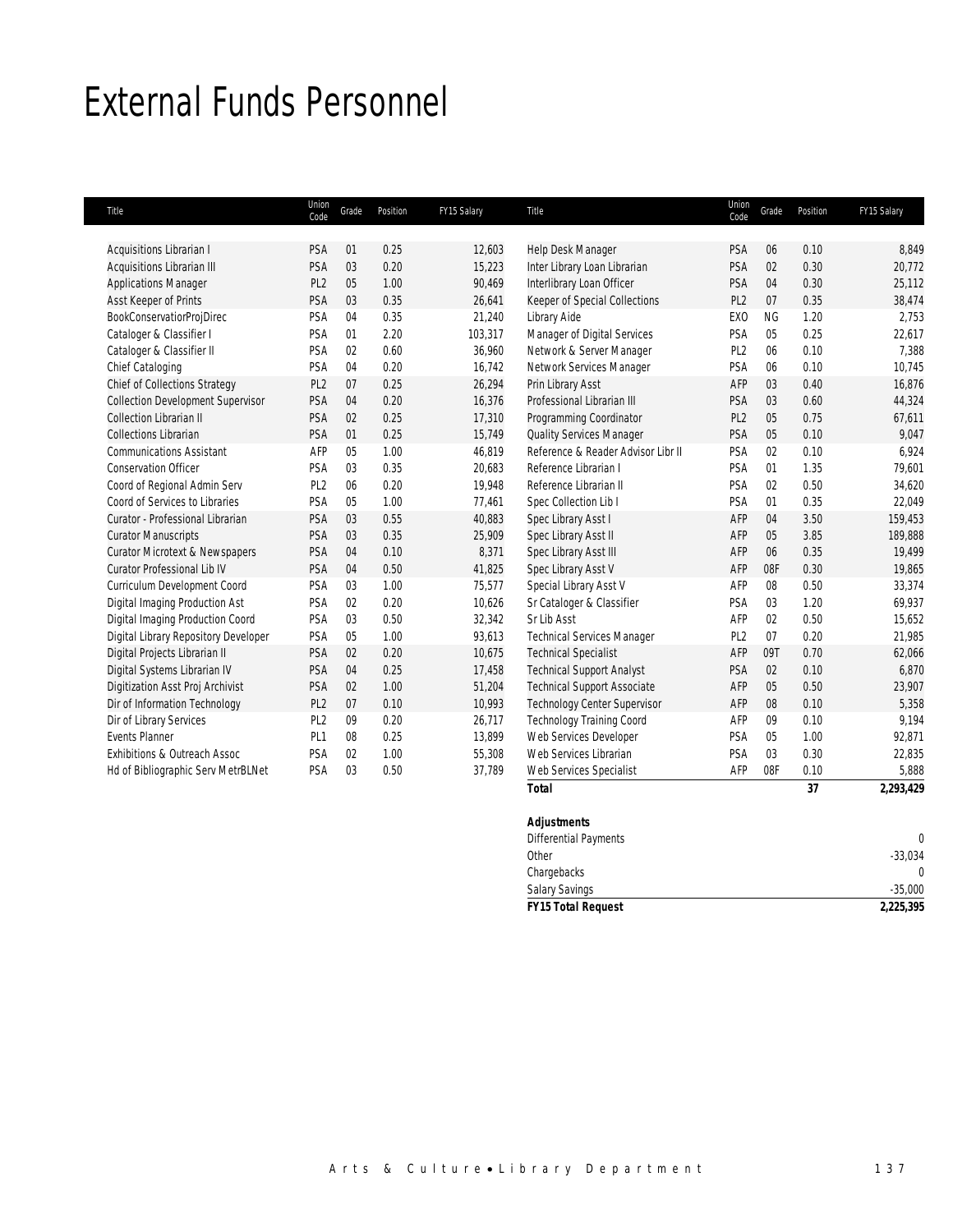# Program 1. Administration

### *Amy Ryan, President , Organization 110100*

### *Program Description*

The Administration Program proposes goals and objectives to the Board of Trustees, manages the library to continuously improve service to the public, and provides centralized functional support for the library. The program functions through the centralized offices of the President, Human Resources, Finance, Facilities, Systems, Technical Services, and Communications and Community Affairs.

| <b>Operating Budget</b>             | Actual '12             | Actual '13              | Approp '14              | <b>Budget '15</b>       |
|-------------------------------------|------------------------|-------------------------|-------------------------|-------------------------|
| Personnel Services<br>Non Personnel | 6,555,293<br>9.662.156 | 6.793.108<br>10.032.849 | 6.969.792<br>10.515.666 | 7.124.785<br>10.081.051 |
| Total                               | 16,217,449             | 16,825,957              | 17,485,458              | 17,205,836              |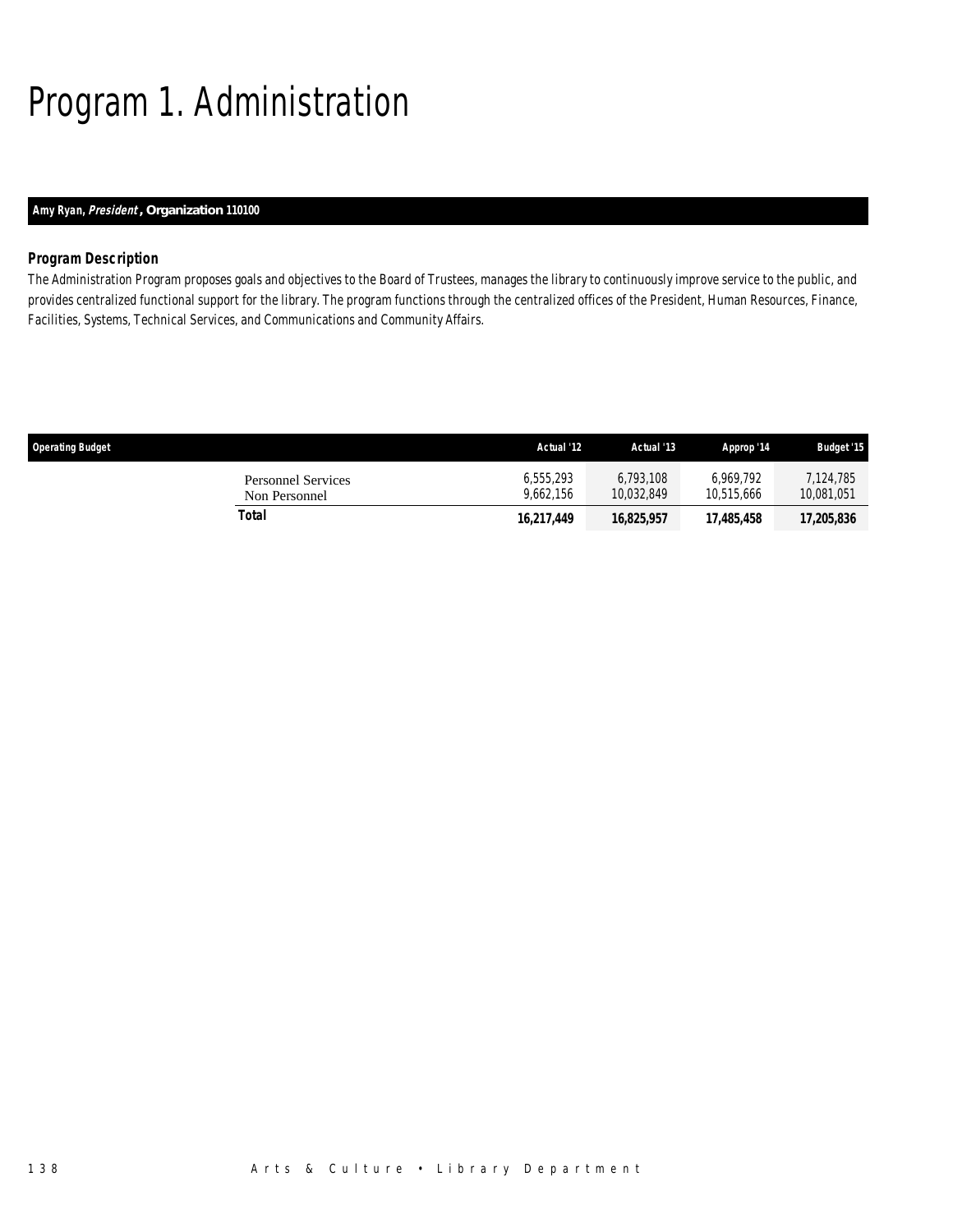# Program 2. Community Library Services

### *Amy Ryan, President , Organization 110200*

### *Program Description*

The Community Library Services Program supports the strategic goal of the library being a center for, and facilitator of, lifelong learning. Its objective is to assist people of various ages, backgrounds, and stages of learning through the development of a variety of materials and programs, including those designed to teach information literacy. Support for the ReadBoston and WriteBoston initiatives is also included.

| <b>Operating Budget</b>                    | Actual '12           | Actual '13           | Approp '14           | <b>Budget '15</b>     |
|--------------------------------------------|----------------------|----------------------|----------------------|-----------------------|
| <b>Personnel Services</b><br>Non Personnel | 11,956,262<br>22.776 | 12,148,367<br>39.144 | 12,904.156<br>61.997 | 13,837,099<br>498,707 |
| Total                                      | 11,979,038           | 12,187,511           | 12.966.153           | 14,335,806            |
|                                            |                      |                      |                      |                       |

### *Performance*

Strategy: To assist people of all ages, backgrounds, and stages of learning by offering a variety of programs to meet identified needs and interests.

| <b>Performance Measures</b>                    | Actual '12 | Actual '13 | Projected '14 | Target '15 |
|------------------------------------------------|------------|------------|---------------|------------|
| English as a Second Language (ESL)<br>Programs | 1.902      | 1,904      | 1.819         | 1.500      |
| Library Card Daily Usage-Adults                | 297.752    | 290.412    | 1.271.557     | 2,000,000  |
| Library Card Daily Usage-Boston Residents      | 303,153    | 273,546    | 1.014.916     | 1,500,000  |
| Library Card Daily Usage-Children              | 62.759     | 50.821     | 124,225       | 185,000    |
| Library Card Daily Usage-Teens                 | 28.005     | 22.869     | 66.969        | 90,000     |
| Program attendance total                       | 192.436    | 174,231    | 185.079       | 205,500    |
| Visits to library locations                    | 3,419,435  | 3,375,249  | 3,684,049     | 4,000,000  |

**Strategy:** To compile and deliver, via www.bpl.org, online resources.

| <b>Performance Measures</b>       | Actual '12 | Actual '13 | <b>Projected '14</b> | Target '15 |
|-----------------------------------|------------|------------|----------------------|------------|
| BPL website visits                | 7.827.166  | 7.832.807  | 11.063.902           | 10,000,000 |
| Public use of BPL computers       | 802.293    | 712.668    | 680.988              | 650,000    |
| Public wireless internet sessions | 224,513    | 239.839    | 323,409              | 350,000    |

**Strategy:** To provide access to and encourage the use of print and non-print resources that respond to the needs and interests of all segments of the population.

| <b>Performance Measures</b>                                                    | Actual '12 | Actual '13 | <b>Projected '14</b> | Target '15 |
|--------------------------------------------------------------------------------|------------|------------|----------------------|------------|
| Adults signing up for new library cards                                        | 71.314     | 67.481     | 65.527               | 50,000     |
| Books and audiovisual materials borrowed<br>and downloaded by Boston residents | 2.843.163  | 2.610.491  | 2.351.533            | 2,100,000  |
| Books and audiovisual materials borrowed or<br>downloaded                      | 3.796.679  | 4.351.757  | 3.731.290            | 3,000,000  |
| Boston residents signing up for new library<br>cards                           | 37.368     | 37.710     | 37.105               | 40,000     |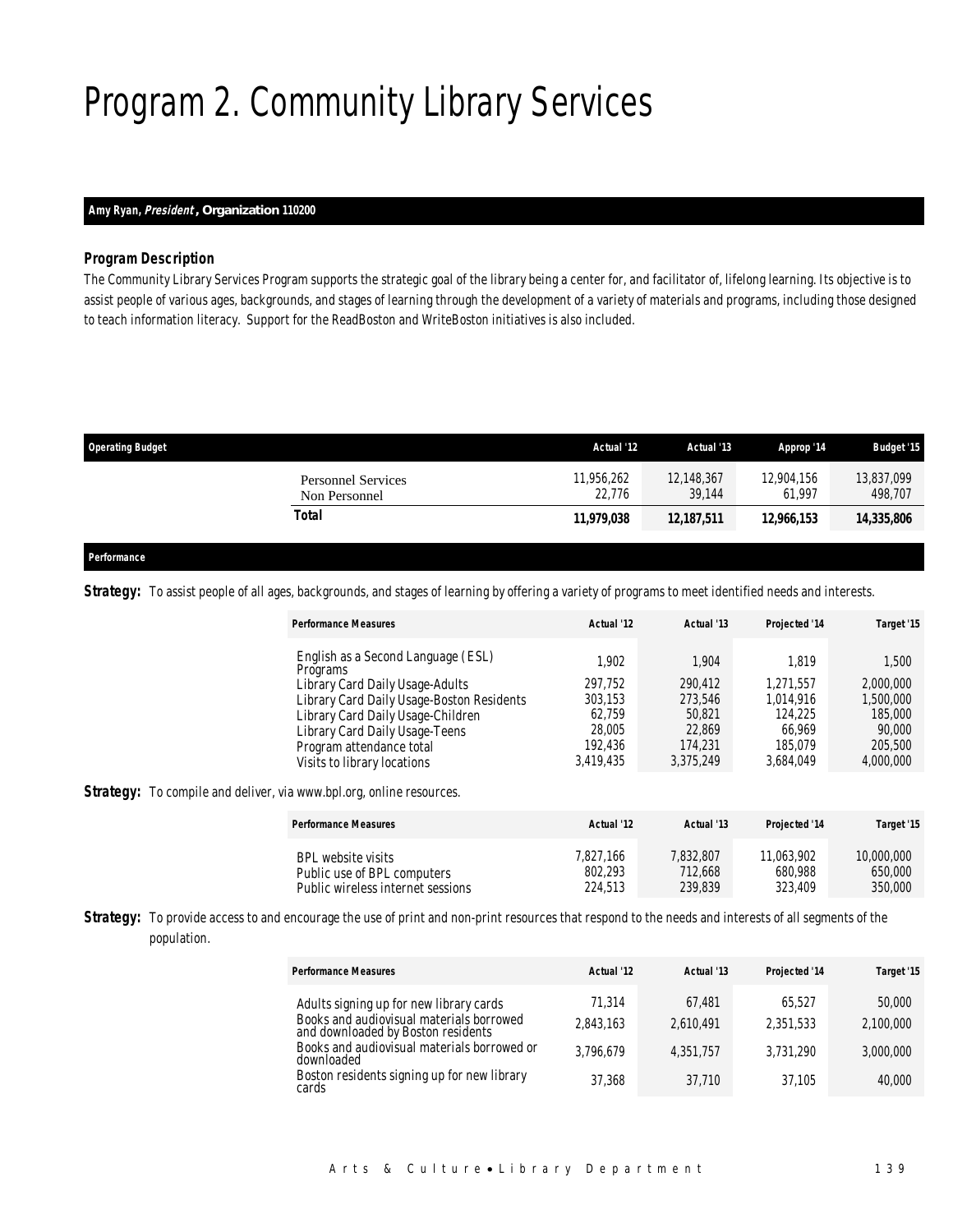## Program 3. Research Library Services

### *Amy Ryan, President , Organization 110300*

### *Program Description*

The Research Library Services Program provides and preserves access to information and collections in all fields of knowledge for users at the local, state, and national levels through the assistance of professionally skilled staff. The program also provides Internet use and wireless access to the Internet.

| <b>Operating Budget</b>                    | Actual '12        | Actual '13         | Approp '14       | <b>Budget '15</b> |
|--------------------------------------------|-------------------|--------------------|------------------|-------------------|
| <b>Personnel Services</b><br>Non Personnel | .949.691<br>5,837 | 2,050,062<br>5,802 | 2,420,798<br>525 | 1,874,484         |
| Total                                      | 1,955,528         | 2,055,864          | 2,421,323        | 1,874,484         |
|                                            |                   |                    |                  |                   |
| Performance                                |                   |                    |                  |                   |

**Strategy:** To implement recommendations of a system-wide preservation team created to ensure ongoing preservation of irreplaceable materials from the library collection.

| <b>Performance Measures</b>                                    | Actual '12 | Actual '13 | Projected '14 | Target '15 |
|----------------------------------------------------------------|------------|------------|---------------|------------|
| Digital items available in all of BPL's digital<br>collections | 94.684     | 125,205    | 142.415       | 160,000    |

**Strategy:** To provide and preserve access to information and collections by supporting the acquisition, maintenance, preservation, and access to materials and information in all fields of knowledge.

| <b>Performance Measures</b>                                                                     | Actual '12 | Actual '13 | Projected '14 | Target '15 |
|-------------------------------------------------------------------------------------------------|------------|------------|---------------|------------|
| Books and other materials provided to other<br>libraries via the InterLibrary Loan Program      | 10.980     | 12,201     | 10.292        | 12,000     |
| Books and other materials received from<br>other libraries via the InterLibrary Loan<br>Program | 6.470      | 5.428      | 6.282         | 7,000      |
| Computers available for public access                                                           | 600        | 641        | 857           | 600        |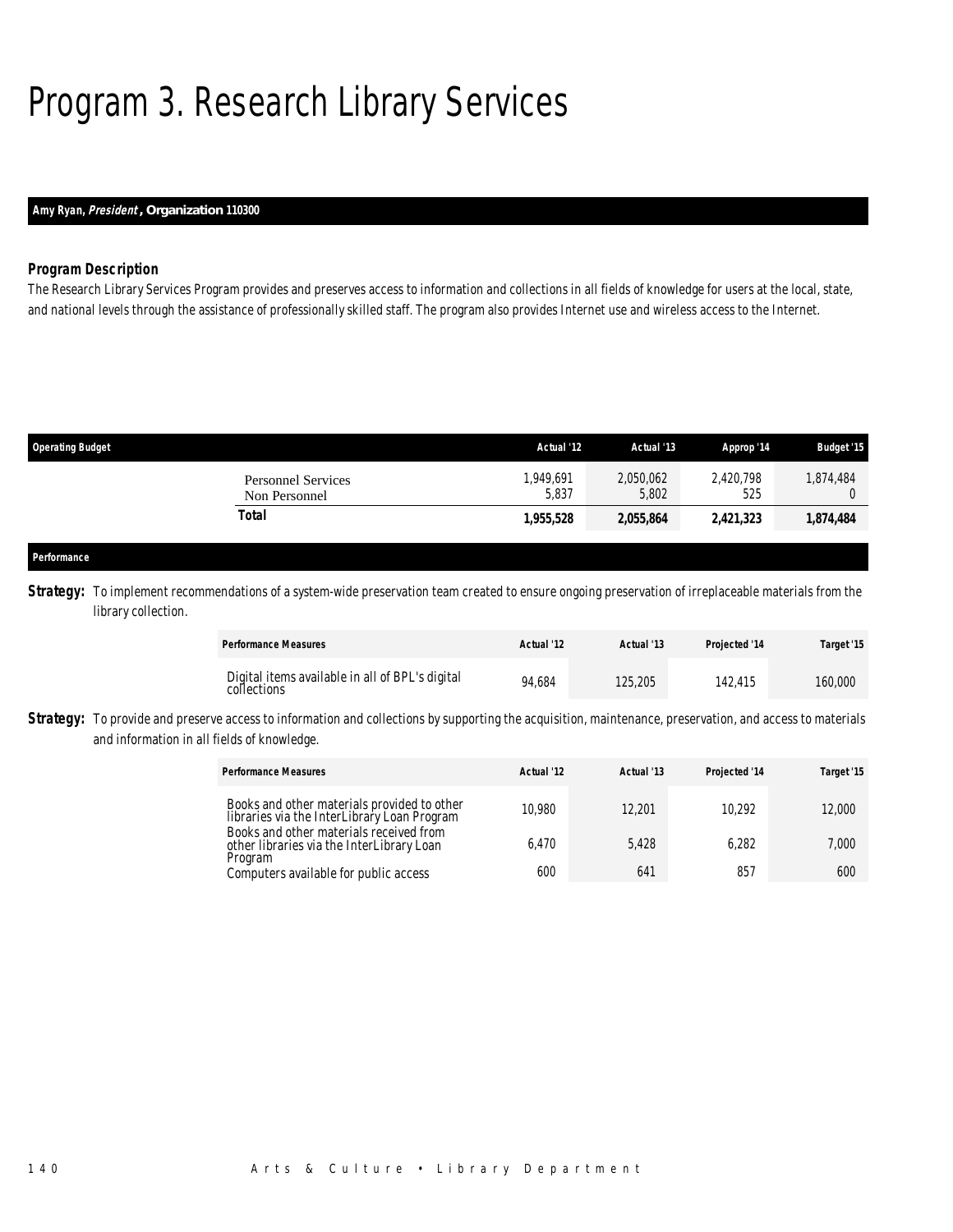### External Funds Projects

#### *Boston Regional Library System*

#### *Project Mission*

The Boston Regional Library System (BRLS) was one of six systems funded by the Commonwealth to provide supplemental services to libraries in the cities of Boston, Malden and Chelsea. Due to budget cuts, the Massachusetts Board of Library Commissioners has led a process to consolidate regional services into a single organization called Massachusetts Regional Library System. The BRLS, formerly housed at the Boston Public Library, will be absorbed into this merged system. Libraries in the cities of Boston, Malden and Chelsea will receive their services from them.

#### *Donations*

#### *Project Mission*

Donations are gifts and grants received from individuals, corporations, foundations, and other private donors for the benefit of the public library.

*Library for the Commonwealth* 

#### *Project Mission*

The Library for the Commonwealth (LFC) provides reference and research services for all residents of the Commonwealth of Massachusetts at the Boston Public Library through developing, maintaining, and preserving comprehensive collections to supplement library resources available throughout Massachusetts. The Massachusetts Board of Library Commissioners provides this appropriation for the BPL to support personnel, purchase materials, digitize content, and develop a digital repository. The appropriation is calculated on a statewide per capita basis and distributed annually.

*State Aid To Libraries* 

#### *Project Mission*

The Library Incentive Grant/Municipal Equalization Grant is annual granted by the Commonwealth of Massachusetts Board of Library Commissioners to the Trustees of the Boston Public Library. The Library is required to meet certain minimum standards of free public service established by the Board to receive the grant. Four important measures are used to determine eligibility: the Municipal Appropriation Requirement (MAR), the percent of the total budget spent on library materials, the hours of operation, and the ability to lend books to other libraries in the Commonwealth.

*Trust Fund Income/Other Sources* 

#### *Project Mission*

The majority of the BPL's assets are held in trust in accordance with the intentions of the donors and trustees. The principal of the trust funds is invested in various types of investment securities that generate an annual income. This income is used to purchase library materials, support specific library positions, and enhance programming. Other sources of income include revenue from private events, royalties, commissions, and donations made directly to the BPL.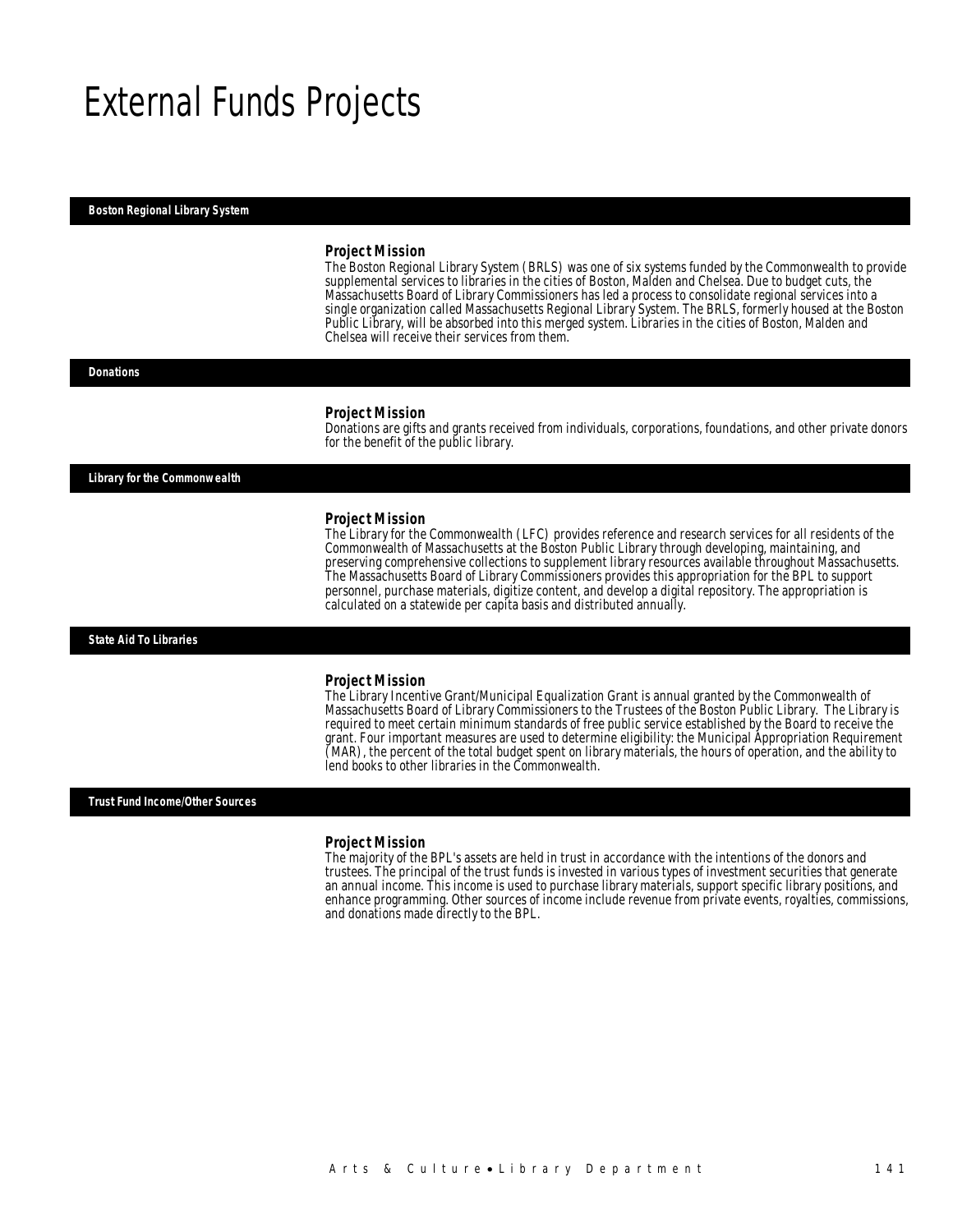# Library Department Capital Budget

### *Overview*

A large renovation at the Johnson Building will move from its first phase into its second. New rooms will open for children and teens, and work will begin on begin the entrance and lecture hall, among other spaces.

### *FY15 Major Initiatives*

- A large renovation at the Johnson Building will move from its first phase into its second. New rooms will open for children and teens, and work will begin on the entrance and lecture hall, among other spaces.
- Comprehensive renovations will begin at the Jamaica Plain Branch.
- A facilities audit to assess the existing physical conditions of the 27 branch libraries and the main complex will wrap up this year.

| Capital Budget Expenditures | Total Actual '12 | Total Actual '13         |            | <b>Estimated '14 Total Projected '15</b> |
|-----------------------------|------------------|--------------------------|------------|------------------------------------------|
| <b>Total Department</b>     | 2.764.203        | <i><b>11.007.570</b></i> | 17,284,414 | 38.810.932                               |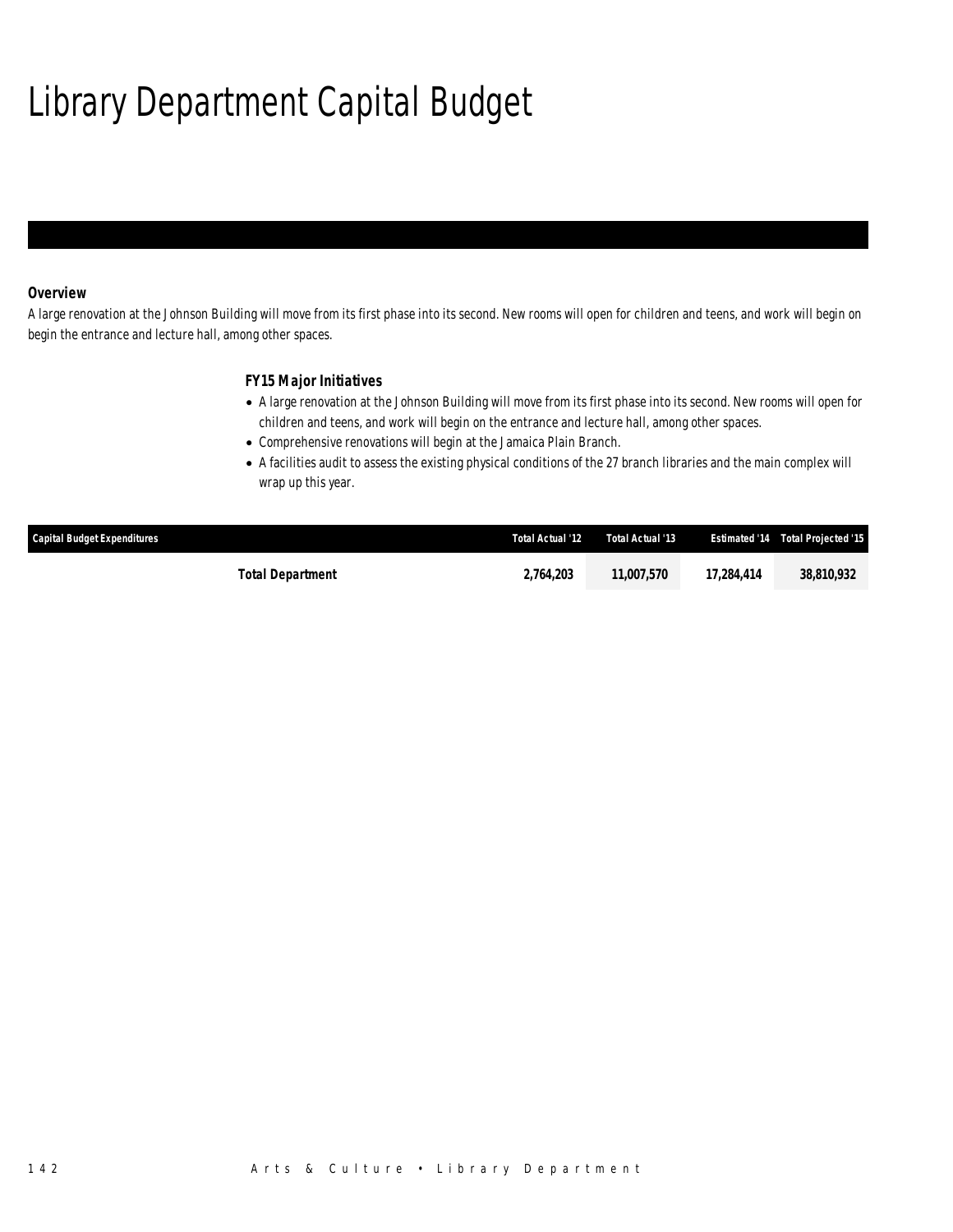### *ADAMS STREET BRANCH LIBRARY*

### *Project Mission*

 Assess interior space requirements of the children and adult sections. Replace front doors, roof, and flooring. Repair or replace windows. Improve handicap access and lighting. *Managing Department,* Capital Construction *Status,* To Be Scheduled

*Location,* Dorchester *Operating Impact,* No

#### *Authorizations*

|                                          |          |             |               | Non Capital    |           |
|------------------------------------------|----------|-------------|---------------|----------------|-----------|
| Source                                   | Existing | <b>FY15</b> | <b>Future</b> | Fund           | Total     |
| City Capital                             | 605,000  | $\theta$    | 845,000       | $\overline{0}$ | 1,450,000 |
| Grants/Other                             | 0        |             | $\left($      | 0              | 0         |
| Total                                    | 605,000  | 0           | 845,000       | 0              | 1,450,000 |
| <b>Expenditures (Actual and Planned)</b> |          |             |               |                |           |
|                                          | Thru     |             |               |                |           |
| Source                                   | 6/30/13  | <b>FY14</b> | <b>FY15</b>   | FY16-19        | Total     |
| City Capital                             | 1.609    | 0           | 0             | 1,448,391      | 1,450,000 |
| Grants/Other                             | 0        | 0           | 0             |                | 0         |
| Total                                    | 1,609    | $\theta$    | 0             | 1,448,391      | 1,450,000 |
|                                          |          |             |               |                |           |

### *CRITICAL FACILITY REPAIRS*

*Project Mission*

 A critical repair fund to be used for emergency repairs to library facilities including roofs, windows, masonry, and electrical and HVAC systems.

*Managing Department,* Library Department *Status,* Annual Program*Location,* Citywide *Operating Impact,* Yes

| <b>Authorizations</b>                    |           |             |             |             |           |
|------------------------------------------|-----------|-------------|-------------|-------------|-----------|
|                                          |           |             |             | Non Capital |           |
| Source                                   | Existing  | <b>FY15</b> | Future      | Fund        | Total     |
| City Capital                             | 1.650.000 | 0           | 300,000     | 0           | 1,950,000 |
| Grants/Other                             | 60,945    | 0           | $\left($    | $\Omega$    | 60,945    |
| Total                                    | 1.710.945 | 0           | 300,000     | 0           | 2,010,945 |
| <b>Expenditures (Actual and Planned)</b> |           |             |             |             |           |
|                                          | Thru      |             |             |             |           |
| Source                                   | 6/30/13   | <b>FY14</b> | <b>FY15</b> | FY16-19     | Total     |
| City Capital                             | 917.557   | 300,000     | 300,000     | 432,443     | 1,950,000 |
| Grants/Other                             | 18.029    | 42,916      | 0           | 0           | 60,945    |
| Total                                    | 935.586   | 342.916     | 300,000     | 432,443     | 2.010.945 |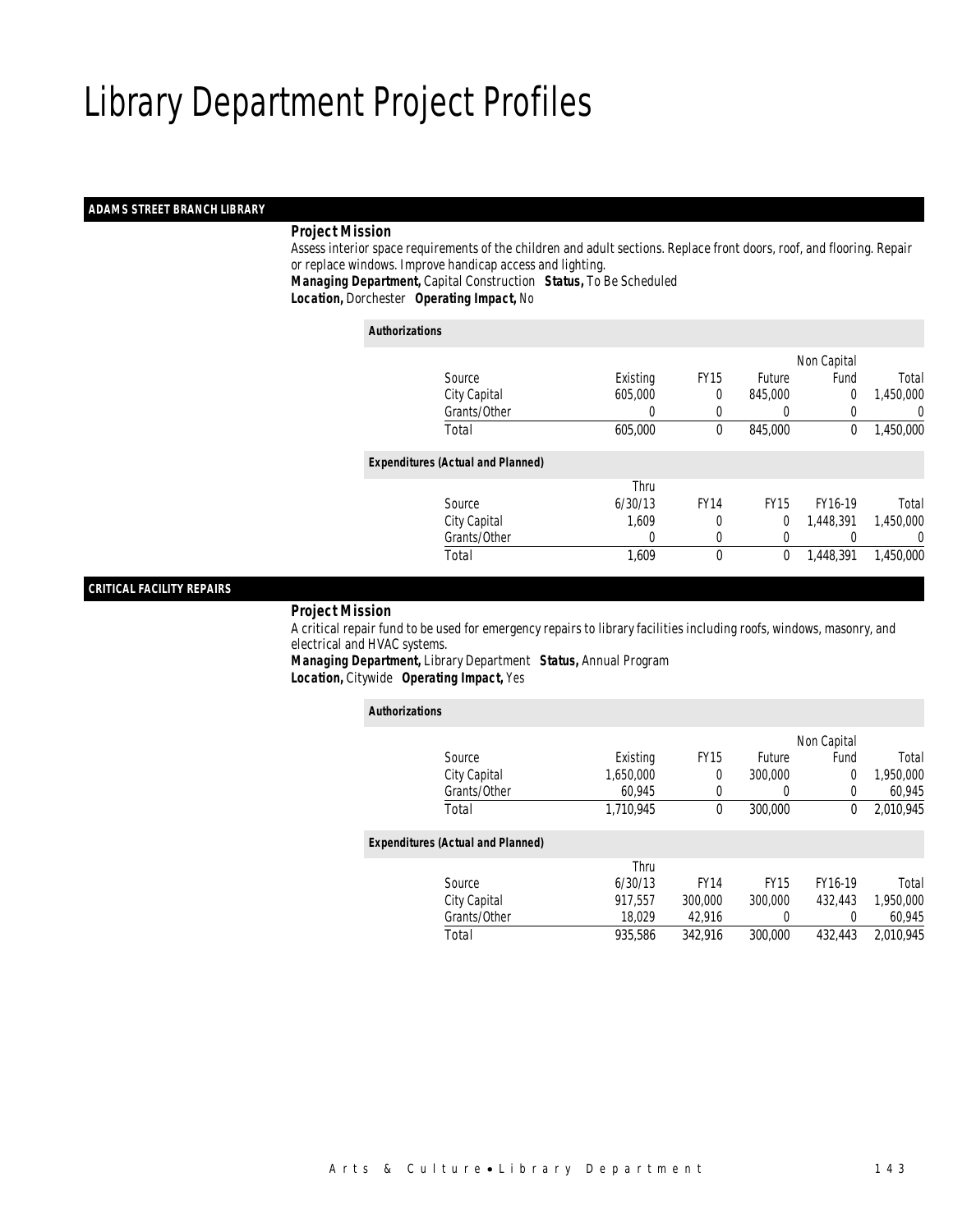#### *DUDLEY BRANCH LIBRARY RENOVATION*

### *Project Mission*

A comprehensive building renovation will enrich library services and visitor experience through improved spatial definition, a fully accessible facility, improved signage and greater energy efficiency. *Managing Department,* Capital Construction *Status,* New Project*Location,* Roxbury *Operating Impact,* No

| <b>Authorizations</b>                    |          |             |             |                |            |
|------------------------------------------|----------|-------------|-------------|----------------|------------|
|                                          |          |             |             | Non Capital    |            |
| Source                                   | Existing | <b>FY15</b> | Future      | Fund           | Total      |
| City Capital                             | 0        | 1,300,000   | 13,418,000  | $\overline{0}$ | 14,718,000 |
| Grants/Other                             | 0        |             | 0           | 0              | $\Omega$   |
| Total                                    | 0        | 1,300,000   | 13,418,000  | $\mathbf{0}$   | 14,718,000 |
| <b>Expenditures (Actual and Planned)</b> |          |             |             |                |            |
|                                          | Thru     |             |             |                |            |
| Source                                   | 6/30/13  | <b>FY14</b> | <b>FY15</b> | FY16-19        | Total      |
| City Capital                             | 0        | 0           | $\Omega$    | 14,718,000     | 14.718.000 |
| Grants/Other                             | 0        | 0           | 0           |                | $\Omega$   |
| Total                                    | 0        | $\theta$    | 0           | 14,718,000     | 14,718,000 |

### *EGLESTON SQUARE BRANCH LIBRARY*

#### *Project Mission*

Improve driveway, parking, and garden path areas. Replace fence and install window treatment at south wall. Add lighting to rear of lecture hall and install a handicap ramp. Perform partial window glazing at garden window wall and upgrade HVAC system.

*Managing Department,* Capital Construction *Status,* To Be Scheduled*Location,* Roxbury *Operating Impact,* No

| <b>Authorizations</b>                    |          |             |             |             |          |
|------------------------------------------|----------|-------------|-------------|-------------|----------|
|                                          |          |             |             | Non Capital |          |
| Source                                   | Existing | <b>FY15</b> | Future      | Fund        | Total    |
| City Capital                             | 206.267  | 0           | 710,000     | 0           | 916.267  |
| Grants/Other                             | 0        |             | 0           |             | $\Omega$ |
| Total                                    | 206,267  | 0           | 710,000     | $\Omega$    | 916,267  |
| <b>Expenditures (Actual and Planned)</b> |          |             |             |             |          |
|                                          | Thru     |             |             |             |          |
| Source                                   | 6/30/13  | <b>FY14</b> | <b>FY15</b> | FY16-19     | Total    |
| City Capital                             | 2.145    | 0           | 0           | 914.122     | 916.267  |
| Grants/Other                             | 0        | $\Omega$    | 0           |             | $\Omega$ |
| Total                                    | 2,145    | $\Omega$    | $\theta$    | 914.122     | 916.267  |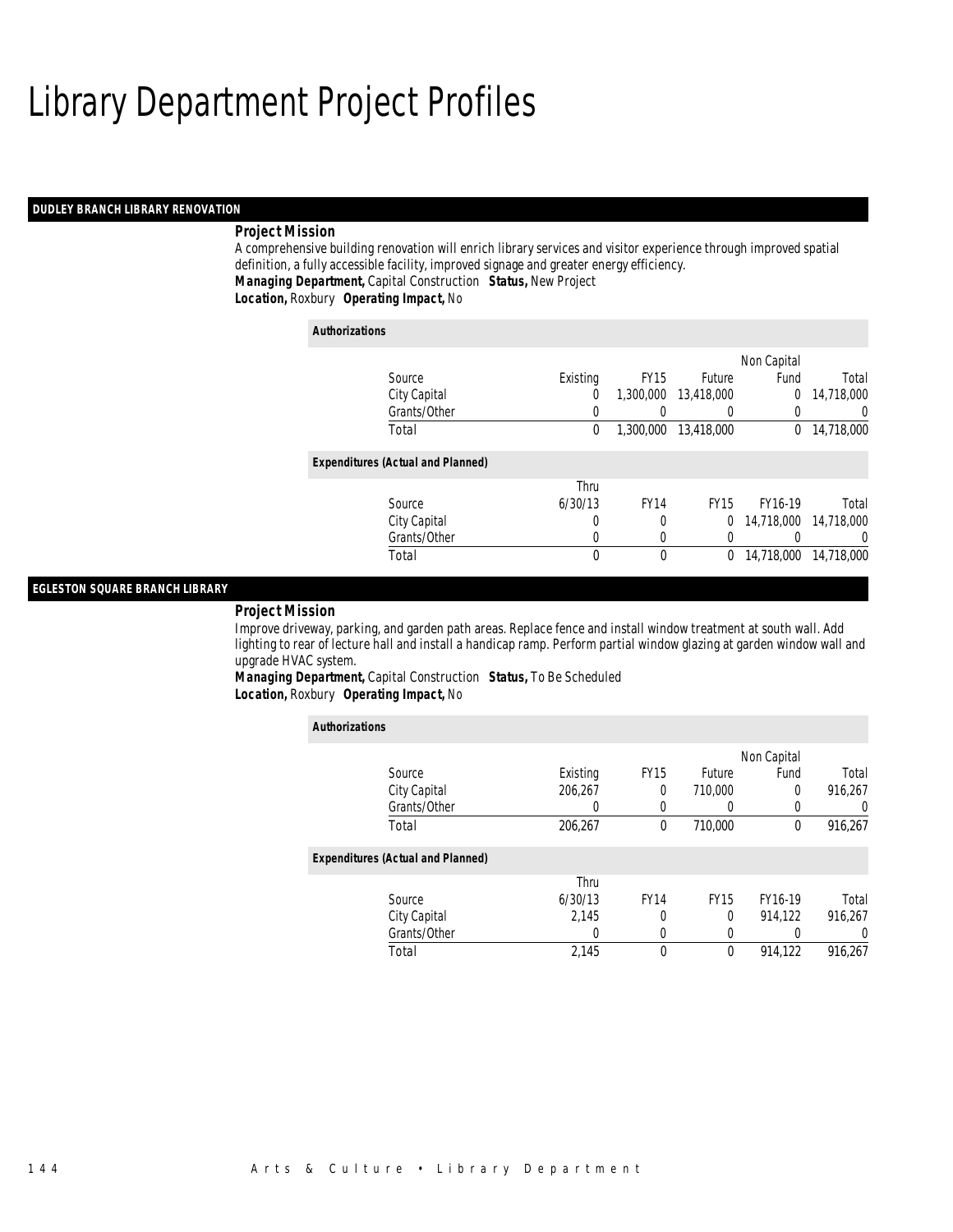### *FACILITIES AUDIT*

### *Project Mission*

 Assess the existing physical conditions of the branches according to how ably the branches can accomplish the Compass Principles with the goal of informing future capital project planning. *Managing Department,* Capital Construction *Status,* Study Underway*Location,* Citywide *Operating Impact,* No

*Authorizations*

|                                          |          |             |             | Non Capital |         |
|------------------------------------------|----------|-------------|-------------|-------------|---------|
| Source                                   | Existing | <b>FY15</b> | Future      | Fund        | Total   |
| City Capital                             | 440,500  |             | 0           | 0           | 440,500 |
| Grants/Other                             |          |             | 0           |             | 0       |
| Total                                    | 440,500  | 0           | $\mathbf 0$ | 0           | 440,500 |
| <b>Expenditures (Actual and Planned)</b> |          |             |             |             |         |
|                                          | Thru     |             |             |             |         |
| Source                                   | 6/30/13  | <b>FY14</b> | <b>FY15</b> | FY16-19     | Total   |
| City Capital                             | 4.275    | 50,000      | 100,000     | 286,225     | 440,500 |
| Grants/Other                             | 0        |             |             |             | 0       |
| Total                                    | 4,275    | 50,000      | 100,000     | 286,225     | 440,500 |
|                                          |          |             |             |             |         |

### *FANEUIL BRANCH LIBRARY*

#### *Project Mission*

 Upgrade HVAC system, install new fire alarm system, repoint stairs, refurbish interior finishes, and improve interior lighting. Provide exterior signage and improve access.

*Managing Department,* Capital Construction *Status,* To Be Scheduled*Location,* Allston/Brighton *Operating Impact,* No

| <b>Authorizations</b>                    |          |             |             |             |           |
|------------------------------------------|----------|-------------|-------------|-------------|-----------|
|                                          |          |             |             | Non Capital |           |
| Source                                   | Existing | <b>FY15</b> | Future      | Fund        | Total     |
| City Capital                             | 358.650  | 0           | 760,000     | 0           | 1,118,650 |
| Grants/Other                             | 0        | 0           | 0           | 0           | U         |
| Total                                    | 358,650  | 0           | 760,000     | 0           | 1,118,650 |
| <b>Expenditures (Actual and Planned)</b> |          |             |             |             |           |
|                                          | Thru     |             |             |             |           |
| Source                                   | 6/30/13  | <b>FY14</b> | <b>FY15</b> | FY16-19     | Total     |
| City Capital                             | 8.373    | 0           | 0           | 1,110,277   | 1,118,650 |
| Grants/Other                             | 0        | 0           | 0           |             | 0         |
| Total                                    | 8.373    | 0           | 0           | 1.110.277   | 1.118.650 |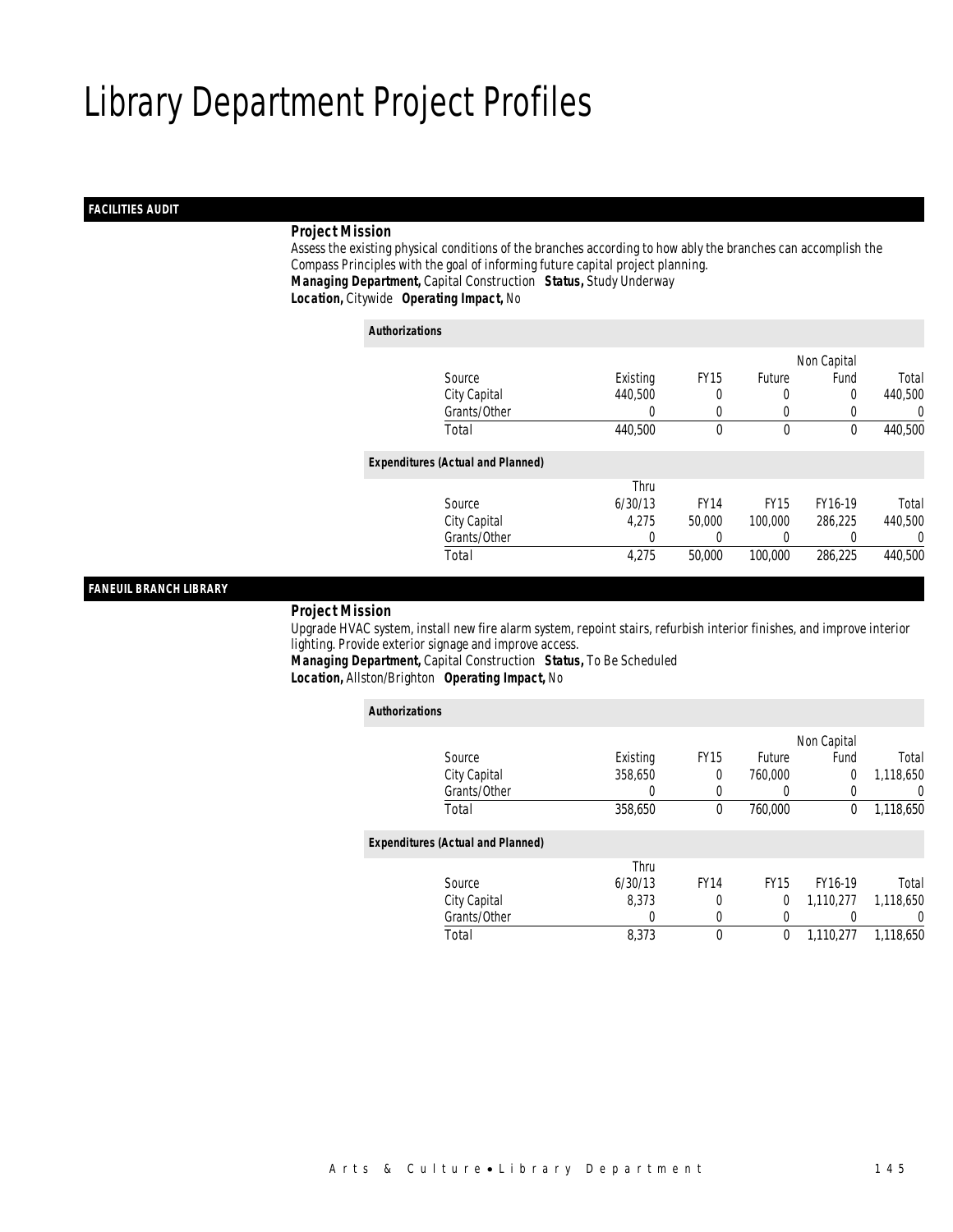### *FANEUIL BRANCH LIBRARY STUDY*

### *Project Mission*

Assess the existing interior and exterior physical conditions according to how ably the branch can accomplish the Compass Principles; review the facility's HVAC and alarm systems; and develop a recommended remodeling plan. *Managing Department,* Capital Construction *Status,* In Design*Location,* Allston/Brighton *Operating Impact,* No

| <b>Authorizations</b>                    |          |             |             |             |          |
|------------------------------------------|----------|-------------|-------------|-------------|----------|
|                                          |          |             |             | Non Capital |          |
| Source                                   | Existing | <b>FY15</b> | Future      | Fund        | Total    |
| City Capital                             | 75,000   | 0           | 0           | 0           | 75,000   |
| Grants/Other                             | O        | 0           | O           |             | $\Omega$ |
| Total                                    | 75,000   | $\theta$    | $\mathbf 0$ | $\Omega$    | 75,000   |
| <b>Expenditures (Actual and Planned)</b> |          |             |             |             |          |
|                                          | Thru     |             |             |             |          |
| Source                                   | 6/30/13  | <b>FY14</b> | <b>FY15</b> | FY16-19     | Total    |
| City Capital                             | 0        | 50,000      | 25,000      | 0           | 75,000   |
| Grants/Other                             | 0        | 0           | 0           | 0           | $\Omega$ |
| Total                                    | 0        | 50,000      | 25,000      | $\Omega$    | 75,000   |

### *JAMAICA PLAIN BRANCH LIBRARY*

#### *Project Mission*

Renovate existing branch and build an addition to improve access and programming. Service improvements will include circulation and collection areas, shelving, electrical system updates, and other items. *Managing Department,* Capital Construction *Status,* In Design*Location,* Jamaica Plain *Operating Impact,* No

| <b>Authorizations</b>                    |          |                  |             |             |                  |
|------------------------------------------|----------|------------------|-------------|-------------|------------------|
|                                          |          |                  |             | Non Capital |                  |
| Source                                   | Existing | <b>FY15</b>      | Future      | Fund        | Total            |
| City Capital                             | 765,000  | 9.235.000        | 0           | 0           | 10,000,000       |
| Grants/Other                             | 0        | $\left( \right)$ | $\left($    | 0           | $\left( \right)$ |
| Total                                    | 765,000  | 9.235.000        | $\mathbf 0$ | 0           | 10,000,000       |
|                                          |          |                  |             |             |                  |
| <b>Expenditures (Actual and Planned)</b> |          |                  |             |             |                  |
|                                          | Thru     |                  |             |             |                  |
| Source                                   | 6/30/13  | <b>FY14</b>      | <b>FY15</b> | FY16-19     | Total            |
| City Capital                             | 8.500    | 200,000          | 875,000     | 8.916.500   | 10,000,000       |
| Grants/Other                             | 0        |                  |             |             | $\left( \right)$ |
| Total                                    | 8.500    | 200.000          | 875.000     | 8.916.500   | 10.000.000       |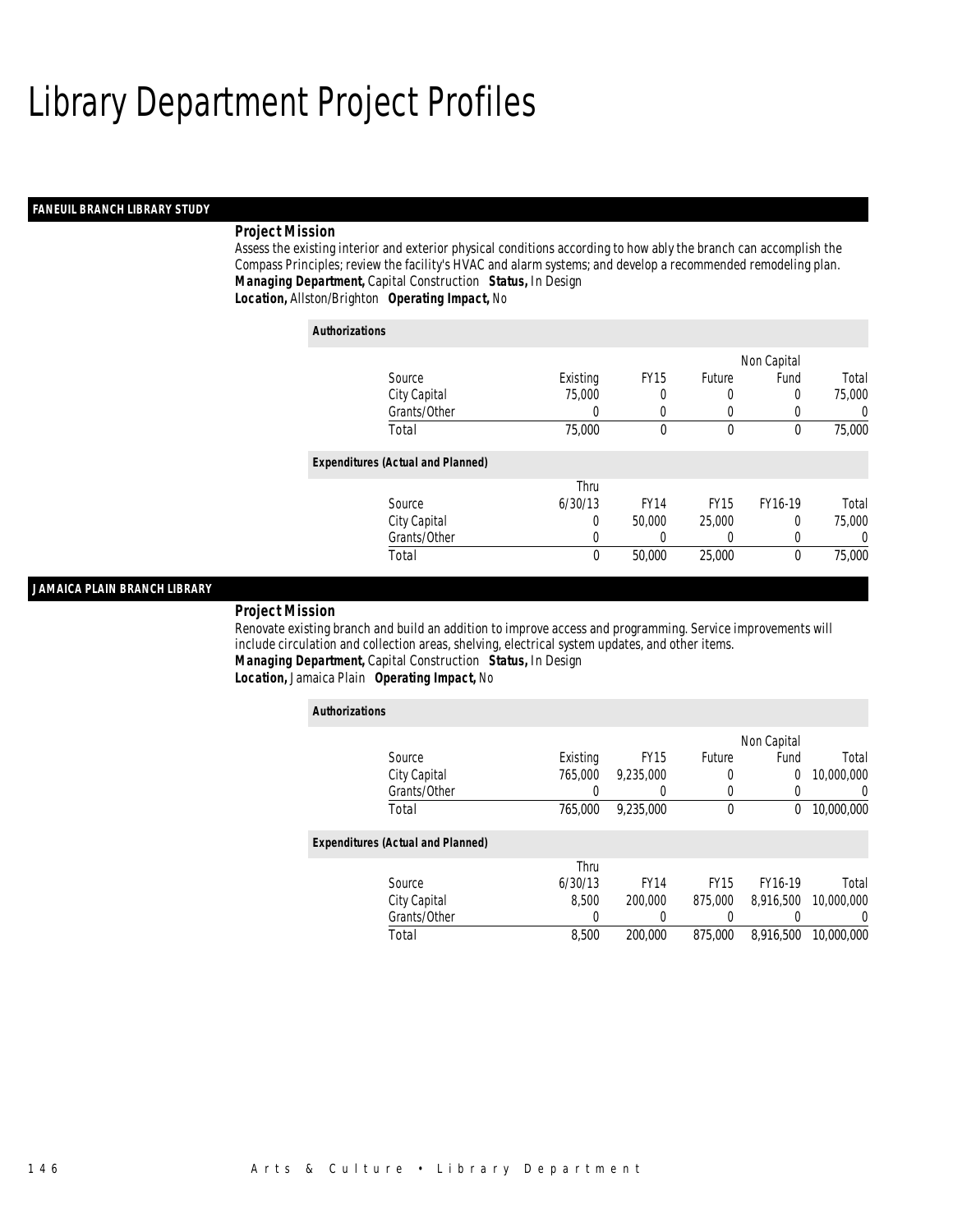### *JOHNSON BUILDING ENERGY IMPROVEMENTS*

### *Project Mission*

 Implementation of comprehensive energy study recommendations for the library at Copley Square. *Managing Department,* Capital Construction *Status,* In Construction*Location,* Back Bay *Operating Impact,* Yes

*Authorizations*

|                                          |           |             |              | Non Capital    |           |
|------------------------------------------|-----------|-------------|--------------|----------------|-----------|
| Source                                   | Existing  | <b>FY15</b> | Future       | Fund           | Total     |
| City Capital                             | 5,650,000 | 0           | 0            | $\theta$       | 5,650,000 |
| Grants/Other                             | 122,134   | 0           | 0            | 0              | 122,134   |
| Total                                    | 5,772,134 | $\theta$    | $\mathbf{0}$ | 0              | 5,772,134 |
|                                          |           |             |              |                |           |
| <b>Expenditures (Actual and Planned)</b> |           |             |              |                |           |
|                                          | Thru      |             |              |                |           |
| Source                                   | 6/30/13   | <b>FY14</b> | <b>FY15</b>  | FY16-19        | Total     |
| City Capital                             | 283,569   | 2,467,217   | 2,899,214    | $\overline{0}$ | 5,650,000 |
| Grants/Other                             | 8.444     | 81.972      | 31.718       | $\overline{0}$ | 122,134   |
| Total                                    | 292.013   | 2.549.189   | 2.930.932    | 0              | 5,772,134 |
|                                          |           |             |              |                |           |

*JOHNSON BUILDING PIPING INFRASTRUCTURE* 

#### *Project Mission*

 Replace and update piping infrastructure including small diameter hot water piping, chilled water, steam and condensate return piping and related valves in the Johnson and McKim buildings. *Managing Department,* Capital Construction *Status,* To Be Scheduled

### *Location,* Back Bay *Operating Impact,* No

| <b>Authorizations</b> |                                          |           |             |             |             |           |
|-----------------------|------------------------------------------|-----------|-------------|-------------|-------------|-----------|
|                       |                                          |           |             |             | Non Capital |           |
|                       | Source                                   | Existing  | <b>FY15</b> | Future      | Fund        | Total     |
|                       | City Capital                             | 1,950,000 |             |             | $\Omega$    | 1,950,000 |
|                       | Grants/Other                             | 0         |             |             |             | 0         |
|                       | Total                                    | 1,950,000 | $\theta$    | 0           | 0           | 1,950,000 |
|                       | <b>Expenditures (Actual and Planned)</b> |           |             |             |             |           |
|                       |                                          | Thru      |             |             |             |           |
|                       | Source                                   | 6/30/13   | <b>FY14</b> | <b>FY15</b> | FY16-19     | Total     |
|                       | City Capital                             | 0         | 0           | 0           | 1,950,000   | 1,950,000 |
|                       | Grants/Other                             | 0         |             | 0           |             | 0         |
|                       | Total                                    | 0         | $\theta$    | 0           | 1.950.000   | 1,950,000 |
|                       |                                          |           |             |             |             |           |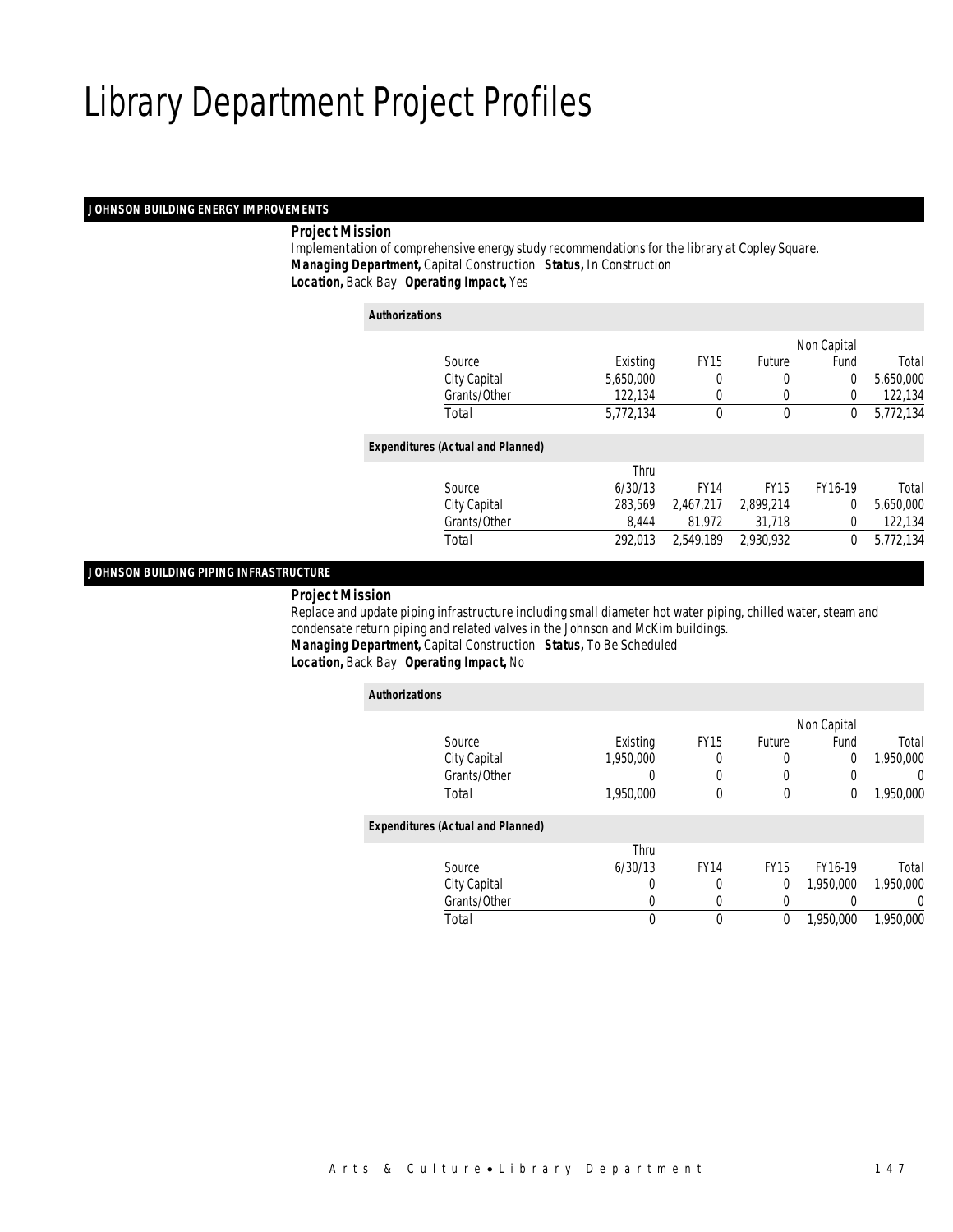### *JOHNSON BUILDING RENOVATION*

### *Project Mission*

Improvements to enrich library services and visitor experience, including new and expanded areas for teens and children, an enhanced entry and street presence, and other improvements. *Managing Department,* Capital Construction *Status,* In Construction*Location,* Back Bay *Operating Impact,* No

| <b>Authorizations</b>                    |            |                  |             |             |                       |
|------------------------------------------|------------|------------------|-------------|-------------|-----------------------|
|                                          |            |                  |             | Non Capital |                       |
| Source                                   | Existing   | FY <sub>15</sub> | Future      | Fund        | Total                 |
| City Capital                             | 16,100,000 | 59,400,000       | $\left($    | $\Omega$    | 75,500,000            |
| Grants/Other                             |            | 0                | O           |             | $\left( \right)$      |
| Total                                    | 16,100,000 | 59,400,000       | 0           | 0           | 75,500,000            |
| <b>Expenditures (Actual and Planned)</b> |            |                  |             |             |                       |
|                                          | Thru       |                  |             |             |                       |
| Source                                   | 6/30/13    | <b>FY14</b>      | <b>FY15</b> | FY16-19     | Total                 |
| City Capital                             | 457.068    | 10,900,000       | 34,000,000  |             | 30.142.932 75.500.000 |
| Grants/Other                             | 0          |                  |             |             |                       |
| Total                                    | 457.068    | 10,900,000       | 34,000,000  | 30.142.932  | 75,500,000            |

### *MCKIM LIBRARY PHASE II C SIGNAGE*

*Project Mission* 

Update directional and room signage in conjunction with the ongoing restoration project. *Managing Department,* Library Department *Status,* In Construction*Location,* Back Bay *Operating Impact,* No

| <b>Authorizations</b>                    |          |             |             |                |         |
|------------------------------------------|----------|-------------|-------------|----------------|---------|
|                                          |          |             |             | Non Capital    |         |
| Source                                   | Existing | <b>FY15</b> | Future      | Fund           | Total   |
| City Capital                             | 384,445  | 0           | 0           | $\overline{0}$ | 384,445 |
| Grants/Other                             | 115,555  | 0           | 0           | 0              | 115,555 |
| Total                                    | 500,000  | $\theta$    | 0           | $\theta$       | 500,000 |
| <b>Expenditures (Actual and Planned)</b> |          |             |             |                |         |
|                                          | Thru     |             |             |                |         |
| Source                                   | 6/30/13  | <b>FY14</b> | <b>FY15</b> | FY16-19        | Total   |
| City Capital                             | $\Omega$ | 309,445     | 75,000      | $\overline{0}$ | 384,445 |
| Grants/Other                             | 92,539   | 23,016      | 0           | $\overline{0}$ | 115,555 |
| Total                                    | 92.539   | 332.461     | 75,000      | $\theta$       | 500,000 |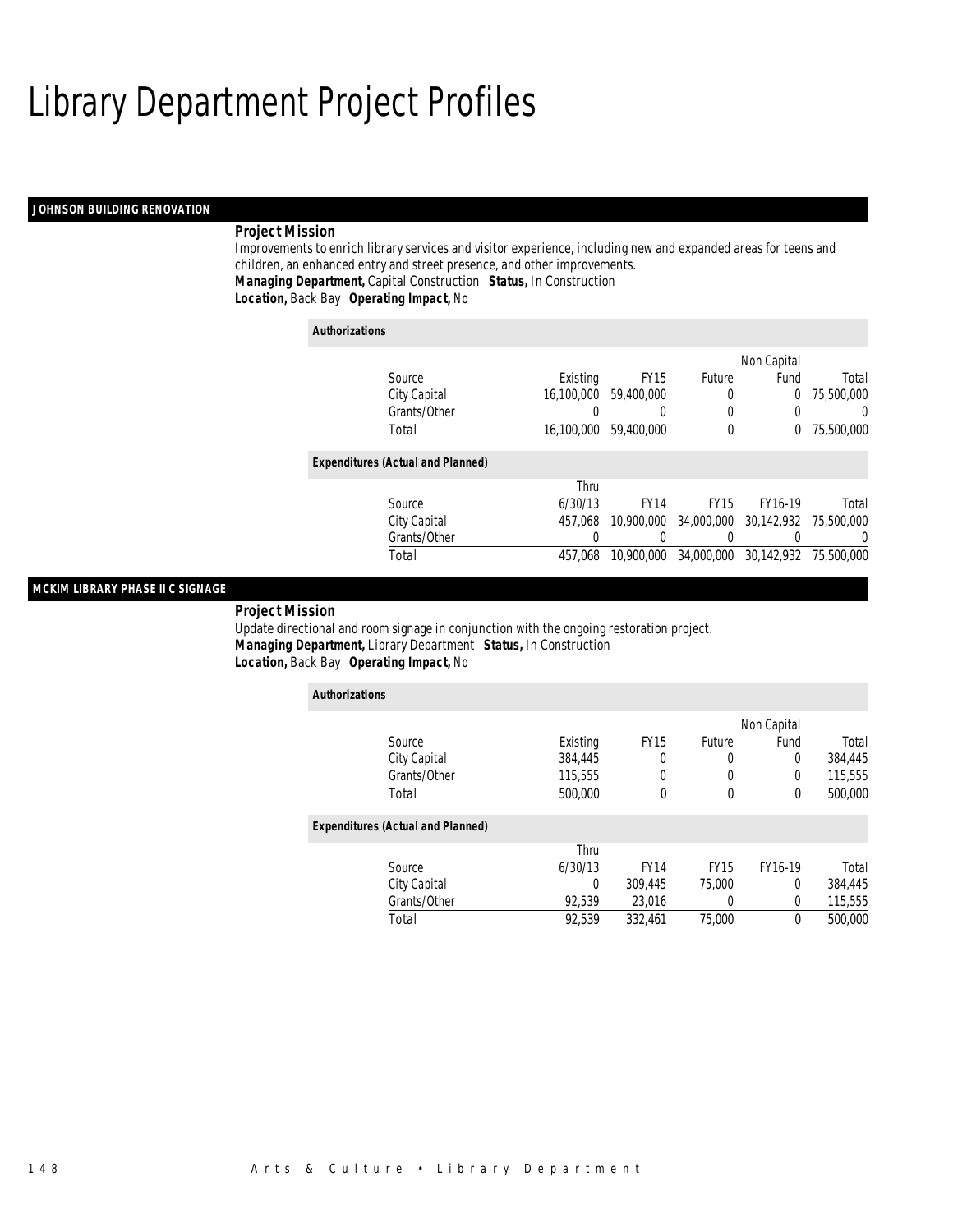### *MCKIM LIBRARY WATERPROOFING*

### *Project Mission*

 Remediate water infiltration in the basement of the McKim Building and reconstruct the pedestrian plaza on Dartmouth Street.

*Managing Department,* Capital Construction *Status,* In Design*Location,* Back Bay *Operating Impact,* No

#### *Authorizations*

|                                          |          |             |               | Non Capital |         |
|------------------------------------------|----------|-------------|---------------|-------------|---------|
| Source                                   | Existing | <b>FY15</b> | <b>Future</b> | Fund        | Total   |
| City Capital                             | 480,000  |             |               | 0           | 480,000 |
| Grants/Other                             | 0        | 0           | $\left($      |             | 0       |
| Total                                    | 480,000  | $\theta$    | $\theta$      | 0           | 480,000 |
| <b>Expenditures (Actual and Planned)</b> |          |             |               |             |         |
|                                          | Thru     |             |               |             |         |
| Source                                   | 6/30/13  | <b>FY14</b> | <b>FY15</b>   | FY16-19     | Total   |
| City Capital                             | 0        | 0           | 50,000        | 430,000     | 480,000 |
| Grants/Other                             | 0        | 0           |               |             | 0       |
| Total                                    | 0        | $\theta$    | 50,000        | 430,000     | 480,000 |
|                                          |          |             |               |             |         |

### *NORTH END BRANCH LIBRARY*

#### *Project Mission*

 Upgrade HVAC system, upgrade lighting, install new circulation desk, repair or replace windows, replace roof, install new exterior signage, and other interior repairs.

*Managing Department,* Capital Construction *Status,* To Be Scheduled*Location,* North End *Operating Impact,* No

| <b>Authorizations</b>                    |          |             |               |             |           |
|------------------------------------------|----------|-------------|---------------|-------------|-----------|
|                                          |          |             |               | Non Capital |           |
| Source                                   | Existing | <b>FY15</b> | <b>Future</b> | Fund        | Total     |
| City Capital                             | 865,000  | 0           | 610,000       | 0           | 1.475.000 |
| Grants/Other                             | 0        | $\left($    | 0             | 0           | 0         |
| Total                                    | 865,000  | 0           | 610,000       | 0           | 1,475,000 |
| <b>Expenditures (Actual and Planned)</b> |          |             |               |             |           |
|                                          | Thru     |             |               |             |           |
| Source                                   | 6/30/13  | <b>FY14</b> | <b>FY15</b>   | FY16-19     | Total     |
| City Capital                             | 4,183    | 0           | 0             | 1,470,817   | 1,475,000 |
| Grants/Other                             | 0        | 0           | 0             |             | 0         |
| Total                                    | 4,183    | 0           | 0             | 1.470.817   | 1.475.000 |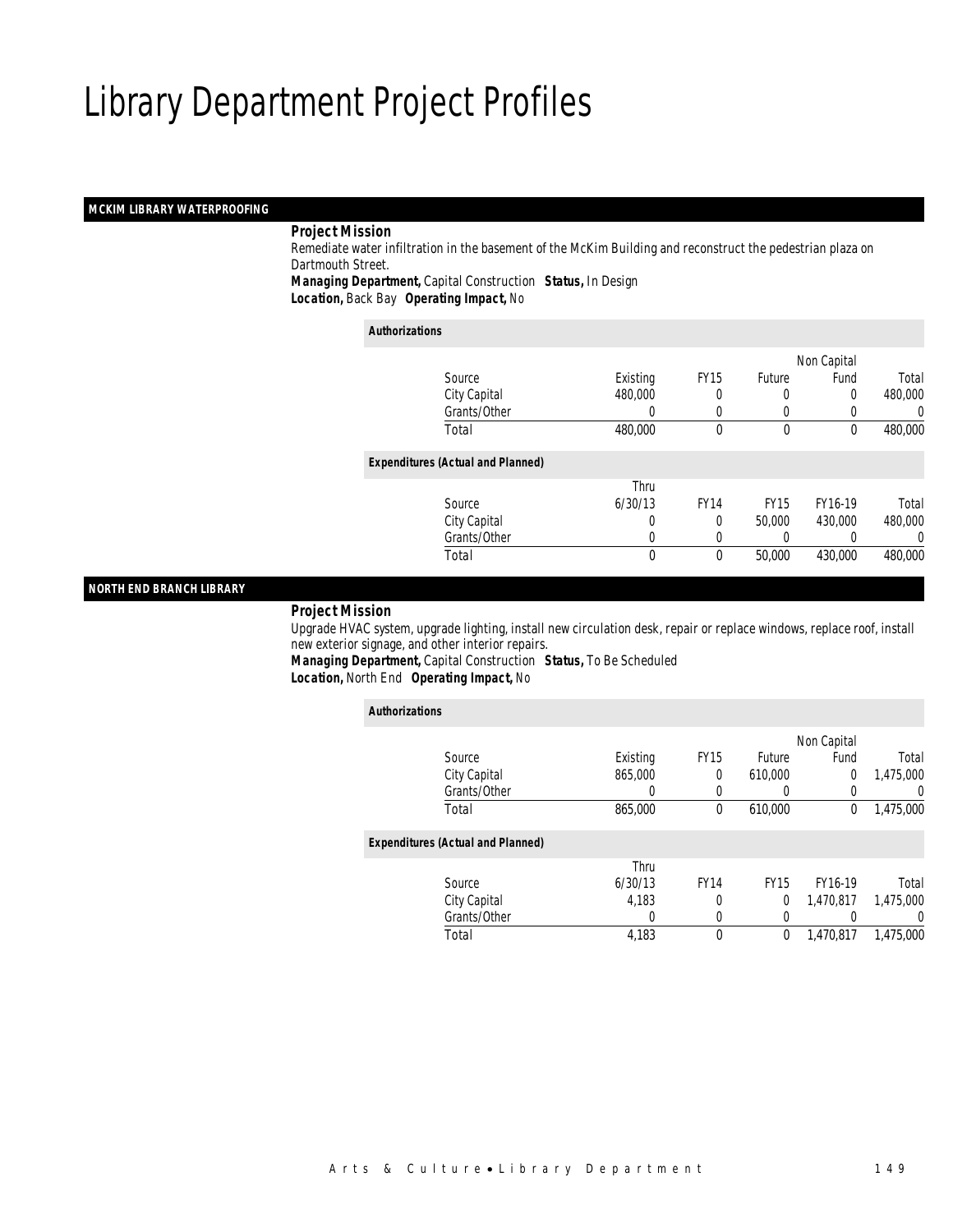### *PARKER HILL LIBRARY*

### *Project Mission*

Replace windows and repoint masonry walls. *Managing Department,* Capital Construction *Status,* To Be Scheduled*Location,* Mission Hill *Operating Impact,* No

| <b>Authorizations</b> |                                          |          |             |             |             |           |
|-----------------------|------------------------------------------|----------|-------------|-------------|-------------|-----------|
|                       |                                          |          |             |             | Non Capital |           |
|                       | Source                                   | Existing | <b>FY15</b> | Future      | Fund        | Total     |
|                       | City Capital                             | 300,000  | 0           | 2,100,000   | 0           | 2,400,000 |
|                       | Grants/Other                             | 0        | 0           |             | 0           | 0         |
|                       | Total                                    | 300,000  | 0           | 2,100,000   | 0           | 2,400,000 |
|                       | <b>Expenditures (Actual and Planned)</b> |          |             |             |             |           |
|                       |                                          | Thru     |             |             |             |           |
|                       | Source                                   | 6/30/13  | <b>FY14</b> | <b>FY15</b> | FY16-19     | Total     |
|                       | City Capital                             | 0        | $\Omega$    | 80,000      | 2,320,000   | 2.400.000 |
|                       | Grants/Other                             | 0        | 0           |             |             | 0         |
|                       | Total                                    | 0        | $\theta$    | 80,000      | 2,320,000   | 2,400,000 |

### *PAY-FOR-PRINT INFRASTRUCTURE SYSTEM*

 *Project Mission* Replace public service pay-for-print infrastructure system. *Managing Department,* Library Department *Status,* Implementation Underway*Location,* Citywide *Operating Impact,* Yes

| <b>Authorizations</b>                    |          |             |             |             |         |
|------------------------------------------|----------|-------------|-------------|-------------|---------|
|                                          |          |             |             | Non Capital |         |
| Source                                   | Existing | <b>FY15</b> | Future      | Fund        | Total   |
| City Capital                             | 850,000  | 0           | 0           | 0           | 850,000 |
| Grants/Other                             |          | 0           | 0           | 0           |         |
| Total                                    | 850,000  | 0           | 0           | 0           | 850,000 |
| <b>Expenditures (Actual and Planned)</b> |          |             |             |             |         |
|                                          | Thru     |             |             |             |         |
| Source                                   | 6/30/13  | <b>FY14</b> | <b>FY15</b> | FY16-19     | Total   |
| City Capital                             | 0        | 650,000     | 200,000     | $\Omega$    | 850,000 |
| Grants/Other                             |          | 0           | 0           | 0           |         |
| Total                                    | $\theta$ | 650.000     | 200,000     | 0           | 850,000 |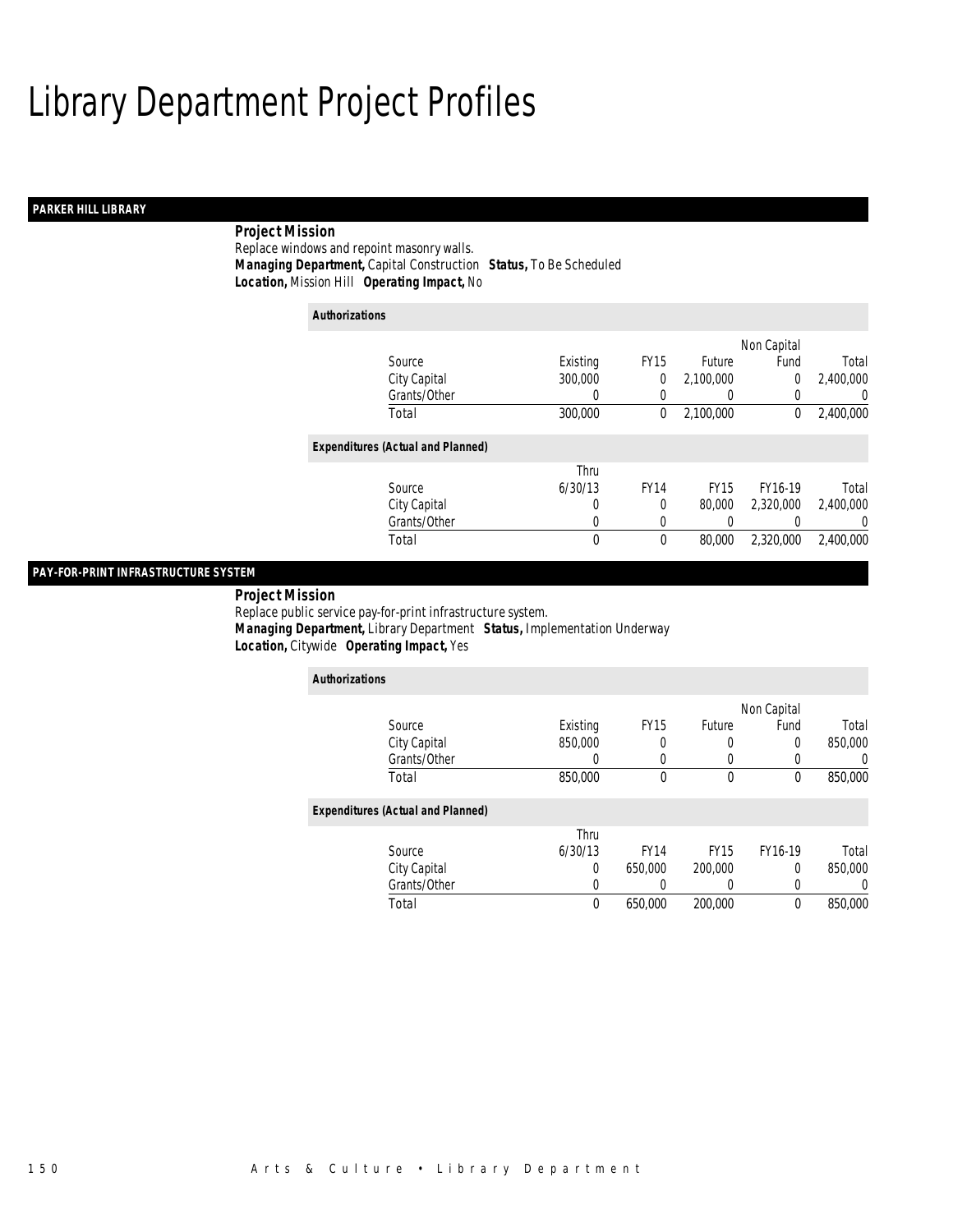### *ROSLINDALE BRANCH LIBRARY*

### *Project Mission*

 Conduct a facility assessment of the existing physical conditions according to how ably the branch can accomplish the Compass Principles (study will be a pilot for system-wide assessment), develop a remodeling plan and implement the first phase.

*Managing Department,* Capital Construction *Status,* Implementation Underway*Location,* Roslindale *Operating Impact,* No

| <b>Authorizations</b>                    |          |             |               |             |         |
|------------------------------------------|----------|-------------|---------------|-------------|---------|
|                                          |          |             |               | Non Capital |         |
| Source                                   | Existing | <b>FY15</b> | <b>Future</b> | Fund        | Total   |
| City Capital                             | 125,000  | 0           | 0             | 0           | 125,000 |
| Grants/Other                             |          | 0           | 0             | 0           | 0       |
| Total                                    | 125,000  | $\Omega$    | 0             | 0           | 125,000 |
| <b>Expenditures (Actual and Planned)</b> |          |             |               |             |         |
|                                          | Thru     |             |               |             |         |
| Source                                   | 6/30/13  | <b>FY14</b> | <b>FY15</b>   | FY16-19     | Total   |
| City Capital                             | 0        | 50,000      | 75,000        | 0           | 125,000 |
| Grants/Other                             | 0        | 0           | 0             | 0           | 0       |
| Total                                    | 0        | 50,000      | 75,000        | 0           | 125,000 |

#### *SECURITY AUDIT RECOMMENDATIONS IMPLEMENTATION*

*Project Mission*

 Implement security upgrades at Central & all branch library locations. *Managing Department,* Library Department *Status,* Implementation Underway*Location,* Citywide *Operating Impact,* No

| <b>Authorizations</b>                    |                  |             |               |                  |          |
|------------------------------------------|------------------|-------------|---------------|------------------|----------|
|                                          |                  |             |               | Non Capital      |          |
| Source                                   | Existing         | <b>FY15</b> | <b>Future</b> | Fund             | Total    |
| City Capital                             | 500,000          | 0           | 0             | 0                | 500,000  |
| Grants/Other                             | $\left( \right)$ | $\Omega$    | 0             | $\left( \right)$ | $\Omega$ |
| Total                                    | 500,000          | 0           | 0             | 0                | 500,000  |
| <b>Expenditures (Actual and Planned)</b> |                  |             |               |                  |          |
|                                          | Thru             |             |               |                  |          |
| Source                                   | 6/30/13          | <b>FY14</b> | <b>FY15</b>   | FY16-19          | Total    |
| City Capital                             | 0                | 100,000     | 100,000       | 300,000          | 500,000  |
| Grants/Other                             | 0                |             | 0             |                  | $\Omega$ |
| Total                                    | 0                | 100,000     | 100,000       | 300,000          | 500,000  |